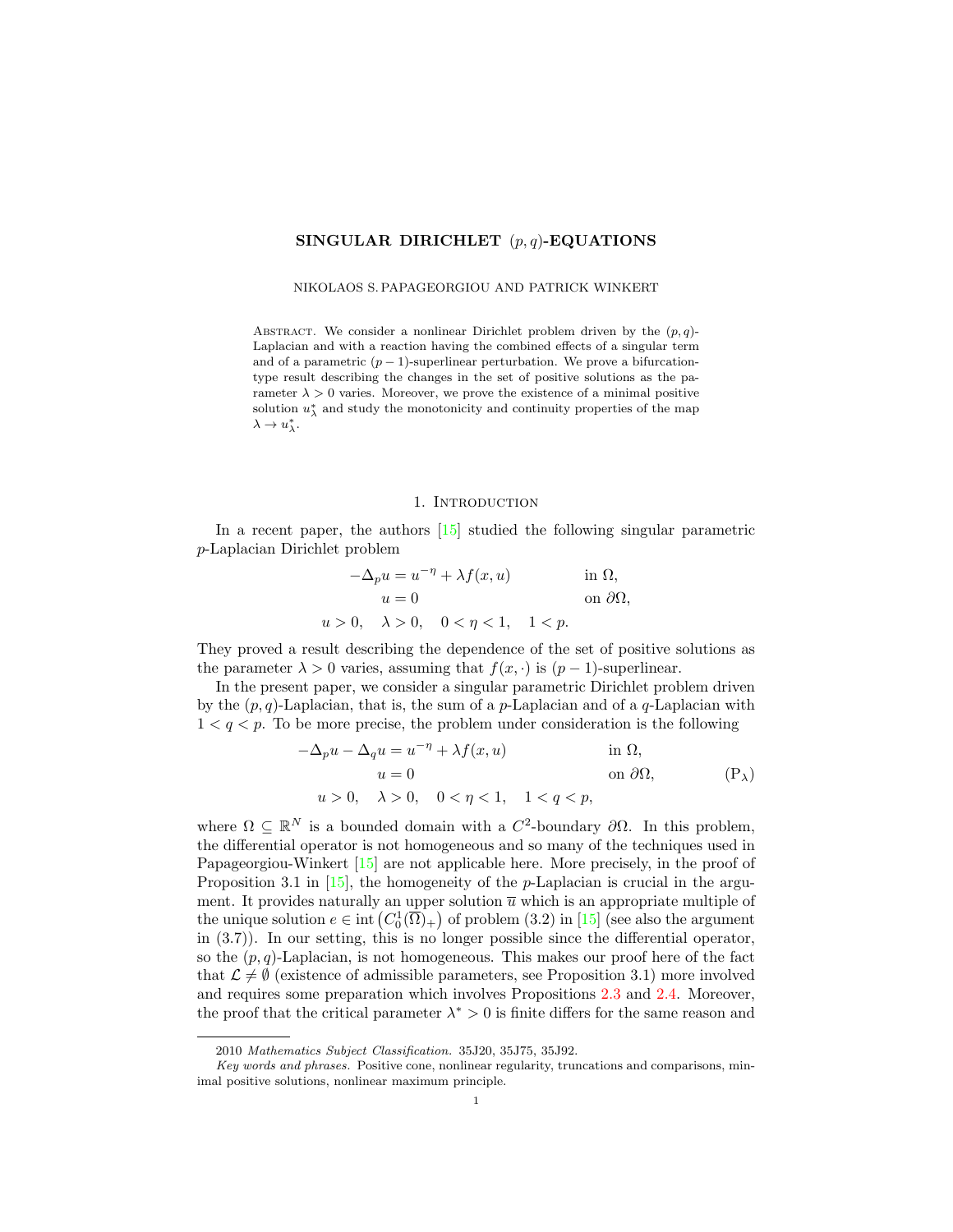here is more involved and requires the use of a different strong comparison principle. In [\[15\]](#page-17-0) (see Proposition 3.6) this is done easily since we can use the spectrum of  $(-\Delta_p, W_0^{1,p}(\Omega))$  and in particular the principal eigenvalue  $\hat{\lambda}_1 > 0$  thanks to the homogeneity of the differential operator (see  $(3.25)$  in [\[15\]](#page-17-0)). This reasoning fails in our setting and leads to a different geometry near zero (compare hypothesis  $H(iv)$ ) in  $[15]$  with hypothesis  $H(iv)$  in this paper). Furthermore, we now need to employ a different comparison argument based on a recent strong comparison principle due to Papageorgiou-Rădulescu-Repovš  $[12]$ . In addition, the proof of Proposition 3.7 in  $[15]$  cannot be extended to our problem (see the part from  $(3.42)$ ) and below). The presence of the q-Laplacian leads to difficulties. For this reason, our superlinearity condition (see hypothesis  $H(iii)$ ) differs from the one used in [\[15\]](#page-17-0). However, we stress that both go beyond the classical Ambrosetti-Rabinowitz condition.

For the parametric perturbation of the singular term,  $\lambda f(\cdot, \cdot)$  with  $f: \Omega \times \mathbb{R} \to \mathbb{R}$ , we assume that f is a Carathéodory function, that is,  $x \mapsto f(x, s)$  is measurable for all  $s \in \mathbb{R}$  and  $s \mapsto f(x, s)$  is continuous for almost all (a. a.)  $x \in \Omega$ . Moreover we assume that  $f(x, \cdot)$  exhibits  $(p-1)$ -superlinear growth as  $s \to +\infty$  but it need not satisfy the usual Ambrosetti-Rabinowitz condition (the AR-condition for short) in such cases. Applying variational tools from critical point theory along with suitable truncation and comparison techniques, we prove a bifurcation-type result as in [\[15\]](#page-17-0), which describes in a precise way the dependence of the set of positive solutions as the parameter  $\lambda > 0$  changes.

In this direction we mention the recent works of Papageorgiou-R $\ddot{a}$ dulescu-Repovš [\[12\]](#page-17-1) and Papageorgiou-Vetro-Vetro [\[14\]](#page-17-2) which also deal with nonlinear singular parametric Dirichlet problems. In theses works the parameter multiplies the singular term. Indeed, in Papageorgiou-Rădulescu-Repovš  $[12]$  the equation is driven by a nonhomogeneous differential operator and in the reaction we have the competing effects of a parametric singular term and of a  $(p-1)$ -superlinear perturbation. In Papageorgiou-Vetro-Vetro  $[14]$  the equation is driven by the  $(p, 2)$ -Laplacian and in the reaction we have the competing effects of a parametric singular term and of a  $(p-1)$ -linear, resonant perturbation. The work of Papageorgiou-Vetro-Vetro [\[14\]](#page-17-2) was continued by Bai-Motreanu-Zeng  $[2]$  where the authors examine the continuity properties with respect to the parameter of the solution multifunction.

Boundary value problems monitored by a combination of differential operators of different nature (such as  $(p, q)$ -equations), arise in many mathematical processes. We refer, for example, to the works of Bahrouni-R $\ddot{\text{a}}$ dulescu-Repov $\ddot{\text{s}}$  [\[1\]](#page-16-1) (transonic flows), Benci-D'Avenia-Fortunato-Pisani [\[3\]](#page-16-2) (quantum physics), Cherfils-Il'yasov [\[4\]](#page-16-3) (reaction diffusion systems) and Zhikov [\[19\]](#page-17-3) (elasticity theory). We also mention the survey paper of Rădulescu [\[18\]](#page-17-4) on anistropic  $(p, q)$ -equations.

## 2. Preliminaries and Hypotheses

The main spaces which we will be using in the study of problem  $(P_{\lambda})$  $(P_{\lambda})$  are the Sobolev space  $W_0^{1,p}(\Omega)$  and the Banach space  $C_0^1(\overline{\Omega})$ . By  $\|\cdot\|$  we denote the norm of the Sobolev space  $W_0^{1,p}(\Omega)$  and because of the Poincaré inequality, we have

$$
||u|| = ||\nabla u||_p
$$
 for all  $u \in W_0^{1,p}(\Omega)$ ,

where  $\|\cdot\|_p$  denotes norm in  $L^p(\Omega)$  and also in  $L^p(\Omega;\mathbb{R}^N)$ . From the context it will be clear which one is used.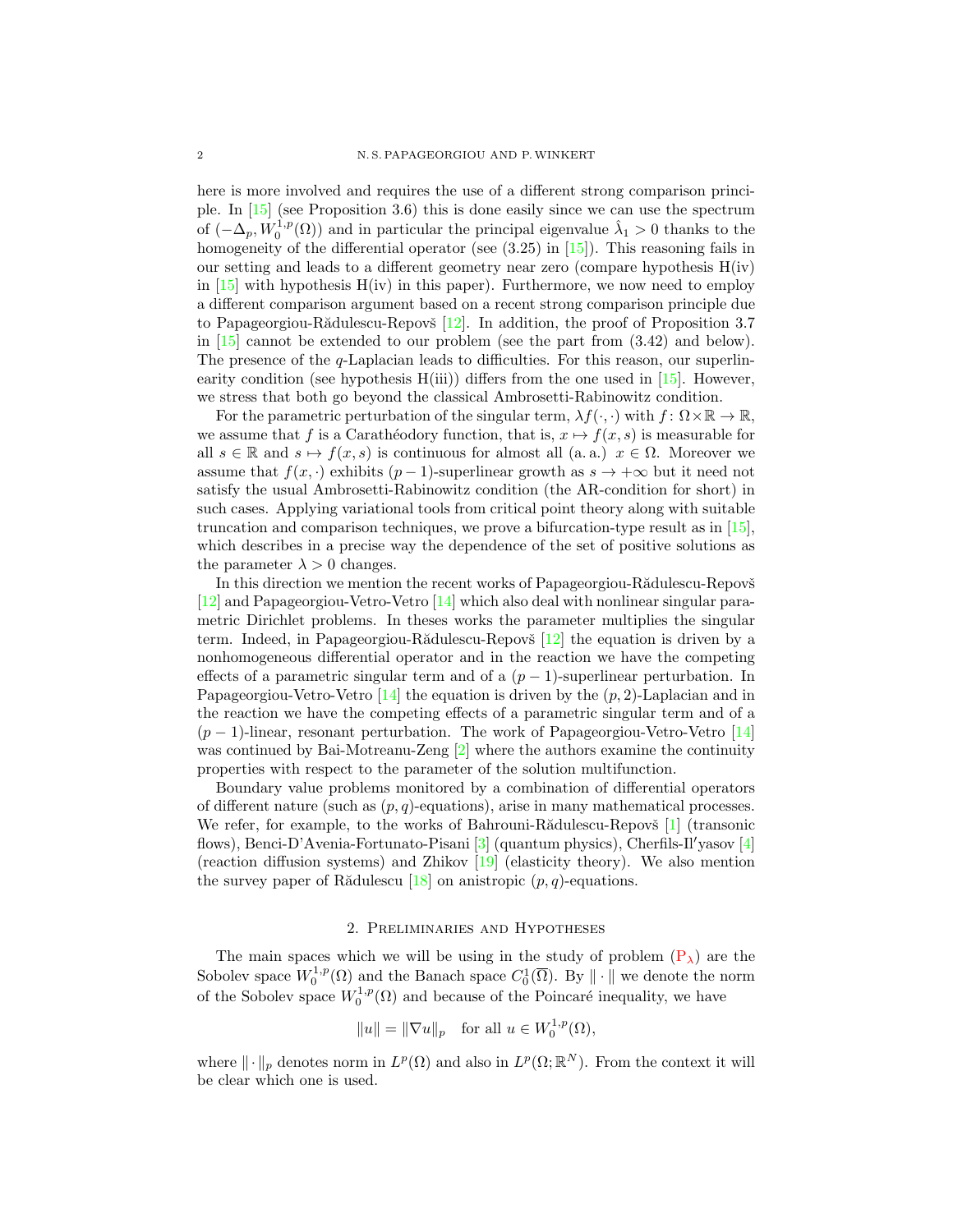The Banach space

<span id="page-2-0"></span>
$$
C_0^1(\overline{\Omega}) = \left\{ u \in C^1(\overline{\Omega}) : u\big|_{\partial\Omega} = 0 \right\}
$$

is an ordered Banach space with positive cone

$$
C_0^1(\overline{\Omega})_+ = \left\{ u \in C_0^1(\overline{\Omega}) : u(x) \ge 0 \text{ for all } x \in \overline{\Omega} \right\}.
$$

This cone has a nonempty interior given by

$$
\operatorname{int}\left(C_0^1(\overline{\Omega})_+\right) = \left\{ u \in C_0^1(\overline{\Omega})_+ : u(x) > 0 \text{ for all } x \in \Omega, \frac{\partial u}{\partial n}(x) < 0 \text{ for all } x \in \partial\Omega \right\},\
$$

where  $n(\cdot)$  stands for the outward unit normal on  $\partial\Omega$ .

For every  $r \in (1, \infty)$ , let  $A_r: W_0^{1,r}(\Omega) \to W^{-1,r'}(\Omega) = W_0^{1,r}(\Omega)^*$  with  $\frac{1}{r} + \frac{1}{r'} = 1$ be the nonlinear map defined by

$$
\langle A_r(u), h \rangle = \int_{\Omega} |\nabla u|^{r-2} \nabla u \cdot \nabla h \, dx \quad \text{for all } u, h \in W_0^{1,r}(\Omega). \tag{2.1}
$$

From Gasiński-Papageorgiou  $[5,$  Problem 2.192, p. 279] we have the following properties of  $A_r$ .

<span id="page-2-1"></span>**Proposition 2.1.** The map  $A_r: W_0^{1,r}(\Omega) \to W^{-1,r'}(\Omega)$  defined in [\(2.1\)](#page-2-0) is bounded, that is, it maps bounded sets to bounded sets, continuous, strictly monotone, hence maximal monotone and it is of type  $(S)_+$ , that is,

$$
u_n \stackrel{w}{\rightarrow} u
$$
 in  $W_0^{1,r}(\Omega)$  and  $\lim_{n \to \infty} \sup \langle A_r(u_n), u_n - u \rangle \leq 0$ ,

imply  $u_n \to u$  in  $W_0^{1,r}(\Omega)$ .

For  $s \in \mathbb{R}$ , we set  $s^{\pm} = \max\{\pm s, 0\}$  and for  $u \in W_0^{1,p}(\Omega)$  we define  $u^{\pm}(\cdot) = u(\cdot)^{\pm}$ . It is well known that

$$
u^{\pm} \in W_0^{1,p}(\Omega), \quad |u| = u^+ + u^-, \quad u = u^+ - u^-.
$$

For  $u, v \in W_0^{1,p}(\Omega)$  with  $u(x) \le v(x)$  for a. a.  $x \in \Omega$  we define

$$
[u, v] = \{ h \in W_0^{1, p}(\Omega) : u(x) \le h(x) \le v(x) \text{ for a. a. } x \in \Omega \},
$$
  

$$
[u] = \{ h \in W_0^{1, p}(\Omega) : u(x) \le h(x) \text{ for a. a. } x \in \Omega \}.
$$

Given a set  $S \subseteq W^{1,p}(\Omega)$  we say that it is "downward directed", if for any given  $u_1, u_2 \in S$  we can find  $u \in S$  such that  $u \leq u_1$  and  $u \leq u_2$ .

If  $h_1, h_2: \Omega \to \mathbb{R}$  are two measurable functions, then we write  $h_1 \prec h_2$  if and only if for every compact  $K \subseteq \Omega$  we have  $0 < c_K \leq h_2(x) - h_1(x)$  for a. a.  $x \in K$ .

If X is a Banach space and  $\varphi \in C^1(X, \mathbb{R})$ , then we define

$$
K_{\varphi} = \{ u \in X \, : \, \varphi'(u) = 0 \}
$$

being the critical set of  $\varphi$ . Furthermore, we say that  $\varphi$  satisfies the Cerami condition (C-condition for short), if every sequence  $\{u_n\}_{n\geq 1} \subseteq X$  such that  $\{\varphi(u_n)\}_{n\geq 1} \subseteq \mathbb{R}$ is bounded and such that  $(1 + ||u_n||_X) \varphi'(u_n) \to 0$  in  $X^*$  as  $n \to \infty$ , admits a strongly convergent subsequence.

Our Hypotheses on the perturbation  $f: \Omega \times \mathbb{R} \to \mathbb{R}$  are the following:

H:  $f: \Omega \times \mathbb{R} \to \mathbb{R}$  is a Caratheodory function such that  $f(x, 0) = 0$  for a. a.  $x \in$  $\Omega$  and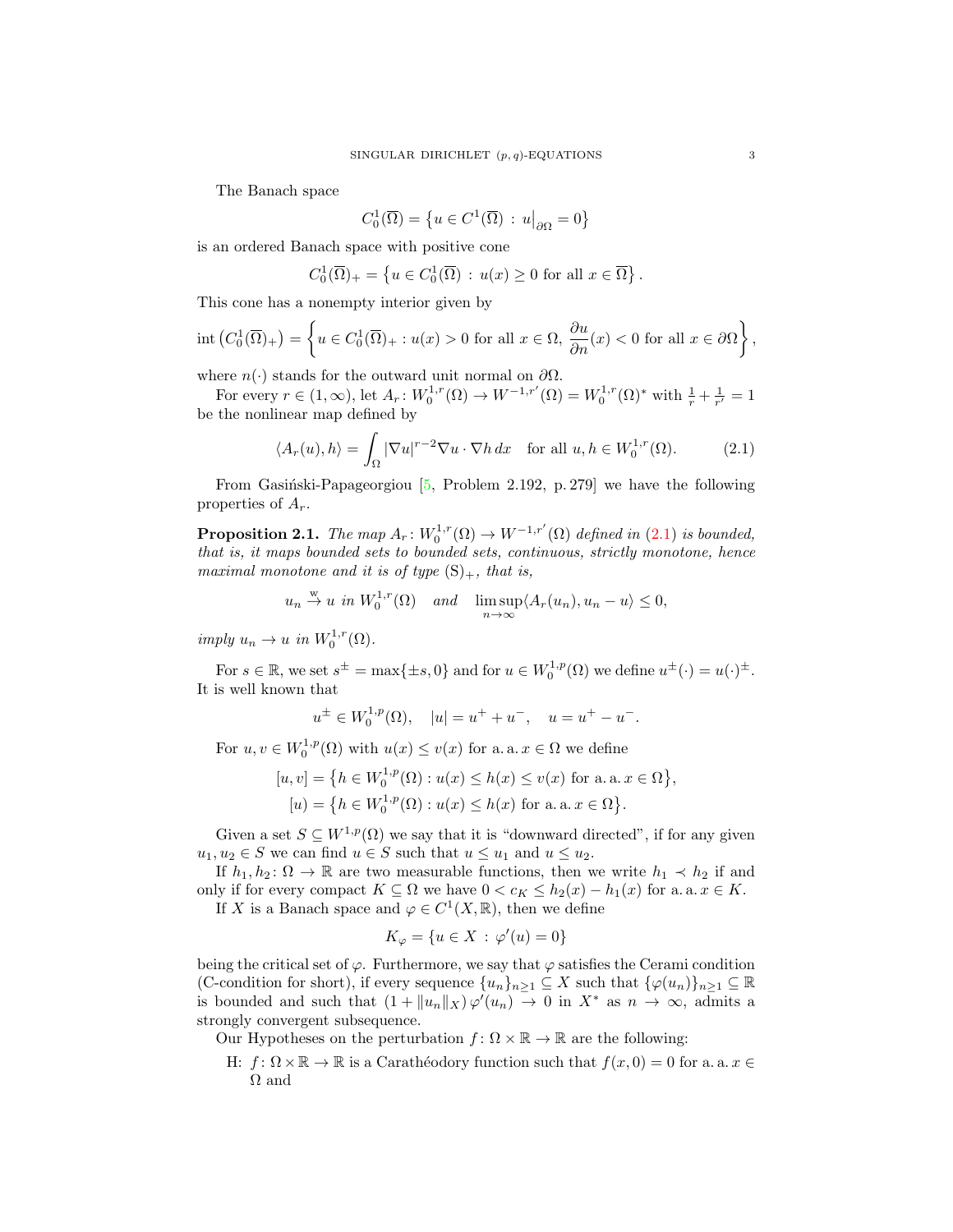(i)

$$
f(x,s) \le a(x) \left(1 + s^{r-1}\right)
$$

for a.a.  $x \in \Omega$ , for all  $s \geq 0$ , with  $a \in L^{\infty}(\Omega)$  and  $p < r < p^*$ , where  $p^*$ denotes the critical Sobolev exponent with respect to  $p$  given by

$$
p^* = \begin{cases} \frac{Np}{N-p} & \text{if } p < N, \\ +\infty & \text{if } N \le p; \end{cases}
$$

(ii) if  $F(x, s) = \int_0^s f(x, t)dt$ , then

$$
\lim_{s \to +\infty} \frac{F(x, s)}{s^p} = +\infty \quad \text{uniformly for a. a. } x \in \Omega;
$$

(iii) there exists  $\tau \in \left( (r-p) \max \left\{ \frac{N}{p}, 1 \right\}, p^* \right)$  with  $\tau > q$  such that

$$
0 < c_0 \le \liminf_{s \to +\infty} \frac{f(x,s)s - pF(x,s)}{s^{\tau}} \quad \text{uniformly for a. a. } x \in \Omega;
$$

 $(iv)$ 

$$
\lim_{s\to 0^+}\frac{f(x,s)}{s^{q-1}}=0\quad\text{uniformly for a.\,a.\,x}\in\Omega
$$

and there exists  $\tau \in (q, p)$  such that

$$
\liminf_{s \to 0^+} \frac{f(x,s)}{s^{\tau - 1}} \ge \hat{\eta} > 0 \quad \text{uniformly for a. a. } x \in \Omega;
$$

(v) for every  $\hat{s} > 0$  we have

$$
f(x,s) \ge m_{\hat{s}} > 0
$$

for a.a.  $x \in \Omega$  and for all  $s \geq \hat{s}$  and for every  $\rho > 0$  there exists  $\hat{\xi}_{\rho} > 0$ such that the function

<span id="page-3-0"></span>
$$
s \to f(x, s) + \hat{\xi}_{\rho} s^{p-1}
$$

is nondecreasing on [0,  $\rho$ ] for a.a.  $x \in \Omega$ .

Remark 2.2. Since we are looking for positive solutions and the hypotheses above concern the positive semiaxis  $\mathbb{R}_+ = [0, +\infty)$ , without any loss generality, we may assume that

$$
f(x,s) = 0 \quad \text{for a.a. } x \in \Omega \text{ and for all } s \le 0. \tag{2.2}
$$

Hypotheses  $H(ii)$ ,  $H(iii)$  imply that

<span id="page-3-2"></span><span id="page-3-1"></span>
$$
\lim_{s \to +\infty} \frac{f(x,s)}{s^{p-1}} = +\infty \quad \text{uniformly for a.a. } x \in \Omega.
$$

Hence, the perturbation  $f(x, \cdot)$  is  $(p-1)$ -superlinear. In the literature, superlinear equations are usually treated by using the  $AR$ -condition. In our case, taking  $(2.2)$ into account, we refer to a unilateral version of this condition which says that there exist  $M > 0$  and  $\mu > p$  such that

$$
0 < \mu F(x, s) \le f(x, s)s \quad \text{for a. a. } x \in \Omega \text{ and for all } s \ge M,\tag{2.3}
$$

$$
0 < \operatorname{ess\,inf}_{\Omega} F(\cdot, M). \tag{2.4}
$$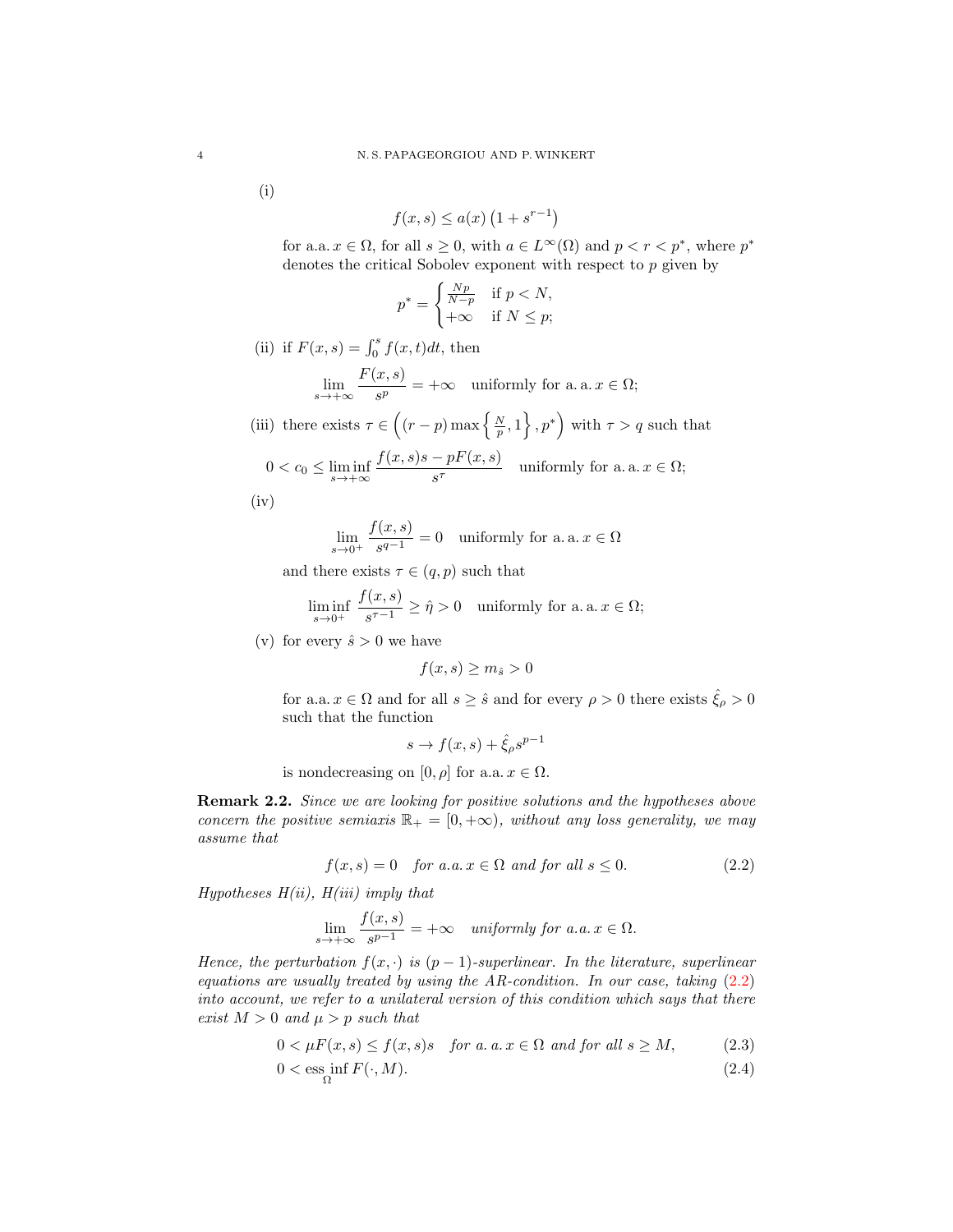If we integrate  $(2.3)$  and use  $(2.4)$ , we obtain the weaker condition

 $c_1s^{\mu} \leq F(x,s)$  for a. a.  $x \in \Omega$ , for all  $s \geq M$  and for some  $c_1 > 0$ .

This implies, due to  $(2.3)$ , that

$$
c_1s^{\mu-1} \le f(x,s)
$$
 for a.  $a, x \in \Omega$  and for all  $s \ge M$ .

We see that the AR-condition is dictating that  $f(x, \cdot)$  eventually has  $(\mu - 1)$ polynomial growth. Here, instead of the AR-condition, see  $(2.3)$ ,  $(2.4)$ , we employ a less restrictive behavior near  $+\infty$ , see hypothesis H(iii). This way we are able to incorporate in our framework superlinear nonlinearities with "slower" growth near  $+\infty$ . For example, consider the function  $f : \mathbb{R} \to \mathbb{R}$  (for the sake of simplicity we drop the x-dependence) defined by

$$
f(x) = \begin{cases} s^{\mu - 1} & \text{if } 0 \le s \le 1, \\ s^{p - 1} \ln(x) + s^{\tilde{s} - 1} & \text{if } 1 < s \end{cases}
$$

with  $q < \mu < p$  and  $\tilde{s} < p$ , see [\(2.2\)](#page-3-0). This function satisfies hypotheses H, but fails to satisfy the AR-condition.

By a solution of  $(P_\lambda)$  $(P_\lambda)$  we mean a function  $u \in W_0^{1,p}(\Omega)$ ,  $u \geq 0$ ,  $u \neq 0$ , such that  $uh \in L^1(\Omega)$  for all  $h \in W_0^{1,p}(\Omega)$  and

$$
\langle A_p(u), h \rangle + \langle A_q(u), h \rangle = \int_{\Omega} u^{-\eta} h \, dx + \lambda \int_{\Omega} f(x, u) h \, dx \quad \text{for all } h \in W_0^{1, p}(\Omega).
$$

The energy functional  $\varphi_\lambda\colon W_0^{1,p}(\Omega) \to \mathbb{R}$  of the problem  $(P_\lambda)$  $(P_\lambda)$  is given by

$$
\varphi_{\lambda}(u) = \frac{1}{p} \|\nabla u\|_{p}^{p} + \frac{1}{q} \|\nabla u\|_{q}^{q} - \frac{1}{1-\eta} \int_{\Omega} \left(u^{+}\right)^{1-\eta} dx - \lambda \int_{\Omega} F\left(x, u^{+}\right) dx
$$

for all  $h \in W_0^{1,p}(\Omega)$ .

We can find solutions of  $(P_{\lambda})$  $(P_{\lambda})$  among the critical points of  $\varphi_{\lambda}$ . The problem that we face is that because of the third term, so the singular one, the energy functional  $\varphi_{\lambda}$  is not  $C^{1}$ . So, we cannot apply directly the minimax theorems of the critical point theory on  $\varphi_{\lambda}$ . Solving related auxiliary Dirichlet problems and then using suitable truncation and comparison techniques, we are able to overcome this difficulty, isolate the singularity and deal with  $C<sup>1</sup>$ -functionals on which the classical critical point theory can be used.

To this end, first we consider the following purely singular Dirichlet problem

<span id="page-4-1"></span>
$$
-\Delta_p u - \Delta_q u = u^{-\eta} \quad \text{in } \Omega,
$$
  
\n
$$
u = 0 \quad \text{on } \partial\Omega,
$$
  
\n
$$
u > 0, \quad 0 < \eta < 1, \quad 1 < q < p.
$$
  
\n(2.5)

From Proposition 10 of Papageorgiou-R $\ddot{\text{a}}$ dulescu-Repovš [\[12\]](#page-17-1) we have the following result concerning problem [\(2.5\)](#page-4-1).

<span id="page-4-0"></span>**Proposition 2.3.** Problem [\(2.5\)](#page-4-1) admits a unique solution  $\underline{u} \in \text{int}(C_0^1(\overline{\Omega})_+)$ .

From the Lemma in Lazer-McKenna [\[9\]](#page-17-5) we know that

$$
\underline{u}^{-\eta} \in L^1(\Omega).
$$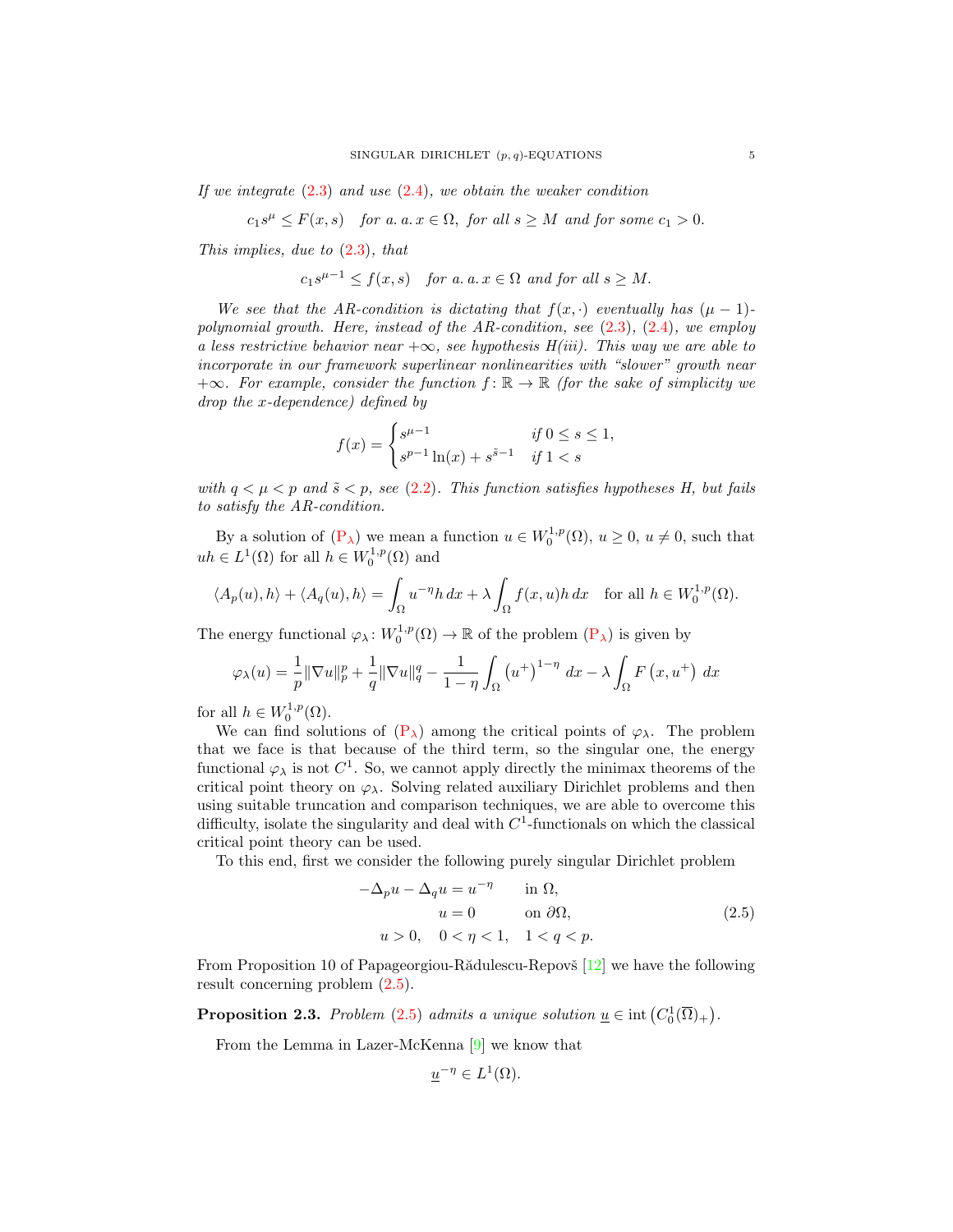Moreover, from Hardy's inequality we have

$$
\underline{u}^{-\eta}h \in L^1(\Omega) \quad \text{and} \quad \int_{\Omega} \left| \underline{u}^{-\eta}h \right| \, dx \leq \hat{c} \|h\|
$$

for all  $h \in W_0^{1,p}(\Omega)$ . It follows that  $\underline{u}^{-\eta} + 1 \in W^{-1,p'}(\Omega) = W_0^{1,p}(\Omega)^*$ . So, we can consider a second auxiliary Dirichlet problem

<span id="page-5-1"></span>
$$
-\Delta_p u - \Delta_q u = \underline{u}^{-\eta} + 1 \qquad \text{in } \Omega,
$$
  
\n
$$
u = 0 \qquad \text{on } \partial\Omega,
$$
  
\n
$$
0 < \eta < 1, \quad 1 < q < p. \tag{2.6}
$$

We show that  $(2.6)$  has a unique solution.

<span id="page-5-0"></span>**Proposition 2.4.** Problem [\(2.6\)](#page-5-1) admits a unique solution  $\overline{u} \in \text{int}(C_0^1(\overline{\Omega})_+)$ .

*Proof.* Consider the operator  $L: W_0^{1,p}(\Omega) \to W^{-1,p'}(\Omega)$  with  $\frac{1}{p} + \frac{1}{p'} = 1$  defined by  $L(u) = A_p(u) + A_q(u)$  for all  $u \in W_0^{1,p}(\Omega)$ .

This operator is continuous, strictly monotone, hence maximal monotone and coercive. Since  $\underline{u}^{-\eta} + 1 \in W^{-1,p'(\Omega)}$  (see the comments after Proposition [2.3\)](#page-4-0), we can find  $\overline{u} \in W_0^{1,p}(\Omega), \overline{u} \neq 0$  such that

$$
L\left(\overline{u}\right) = \underline{u}^{-\eta} + 1.
$$

The strict monotonicity of L implies the uniqueness of  $\bar{u}$  while Theorem B.1 of Giacomoni-Schindler-Takáč [\[7\]](#page-16-5) implies that  $\overline{u} \in C_0^1(\overline{\Omega})_+ \setminus \{0\}$ . Furthermore, we have

$$
\Delta_p \overline{u}(x) + \Delta_q \overline{u}(x) \le 0 \quad \text{for a. a. } x \in \Omega.
$$

Hence, from the nonlinear maximum principle, see Pucci-Serrin [\[17,](#page-17-6) pp. 111 and 120], we conclude that  $\overline{u} \in \text{int}\left(C_0^1(\overline{\Omega})_+\right)$ . В последните последните последните последните последните последните последните последните последните последн<br>В последните последните последните последните последните последните последните последните последните последнит

#### <span id="page-5-3"></span>3. Positive solutions

We introduce the following two sets

 $\mathcal{L} = \{\lambda > 0 :$  problem  $(P_{\lambda})$  $(P_{\lambda})$  has a positive solution},  $S_{\lambda} = \{u : u \text{ is a positive solution of problem } (\mathbf{P}_{\lambda})\}.$ 

**Proposition 3.1.** If hypotheses H hold, then  $\mathcal{L} \neq \emptyset$ .

*Proof.* Let  $\overline{u} \in \text{int}(C_0^1(\overline{\Omega})_+)$  be as in Proposition [2.4.](#page-5-0) Hypothesis H(i) implies that  $f(\cdot,\overline{u}(\cdot)) \in L^{\infty}(\Omega)$ . So, we can find  $\lambda_0 > 0$  such that

<span id="page-5-2"></span>
$$
0 \le \lambda_0 f(x, \overline{u}(x)) \le 1 \quad \text{for a. a. } x \in \Omega. \tag{3.1}
$$

From the weak comparison principle (see Pucci-Serrin [\[17,](#page-17-6) Theorem 3.4.1, p. 61]), we have  $u \leq \overline{u}$ . So, for given  $\lambda \in (0, \lambda_0]$ , we can define the following truncation of the reaction of problem  $(P_{\lambda})$  $(P_{\lambda})$ 

$$
g_{\lambda}(x,s) = \begin{cases} \underline{u}(x)^{-\eta} + \lambda f(x, \underline{u}(x)) & \text{if } s < \underline{u}(x), \\ s^{-\eta} + \lambda f(x,s) & \text{if } \underline{u}(x) \le s \le \overline{u}(x), \\ \overline{u}(x)^{-\eta} + \lambda f(x, \overline{u}(x)) & \text{if } \overline{u}(x) < s. \end{cases}
$$
(3.2)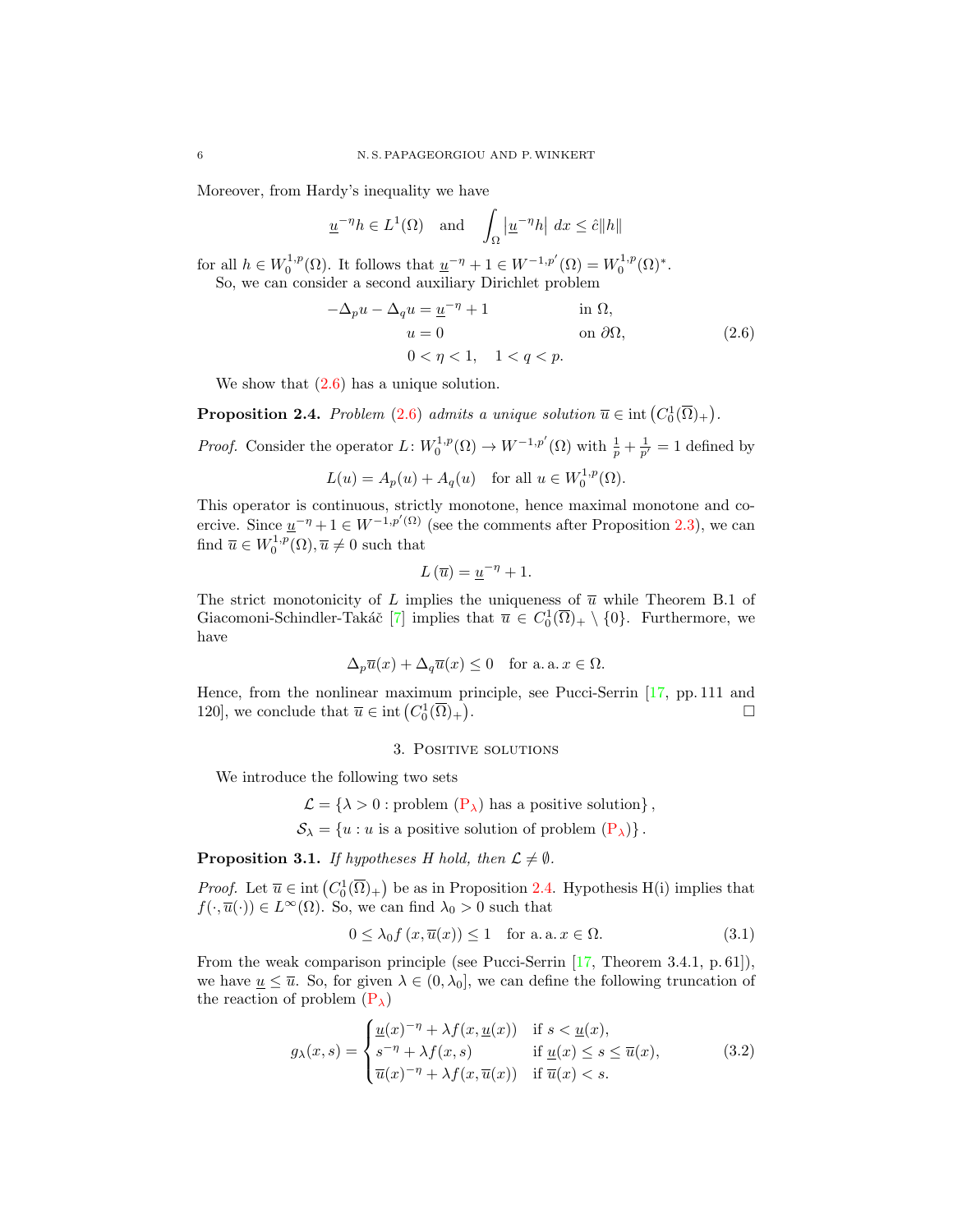This is a Carathéodory function. We set  $G_{\lambda}(x, s) = \int_0^s g_{\lambda}(x, t) dt$  and consider the  $C^1$ -functional  $\psi_\lambda\colon W_0^{1,p}(\Omega) \to \mathbb{R}$  defined by

$$
\psi_{\lambda}(u) = \frac{1}{p} \|\nabla u\|_{p}^{p} + \frac{1}{q} \|\nabla u\|_{q}^{q} - \int_{\Omega} G_{\lambda}(x, u) dx \quad \text{for all } u \in W_{0}^{1, p}(\Omega),
$$

see also Papageorgiou-Smyrlis [\[13,](#page-17-7) Proposition 3]. From [\(3.2\)](#page-5-2) we see that  $\psi_{\lambda}$  is coercive. Also, using the Sobolev embedding theorem, we see that  $\psi_{\lambda}$  is sequentially weakly lower semicontinuous. So, by the Weierstraß-Tonelli theorem, we can find  $u_{\lambda} \in W_0^{1,p}(\Omega)$  such that

<span id="page-6-0"></span>
$$
\psi_{\lambda}(u_{\lambda}) = \min \left[ \psi_{\lambda}(u) : u \in W_0^{1,p}(\Omega) \right].
$$

This means, in particular, that  $\psi'_{\lambda}(u_{\lambda}) = 0$ , which gives

$$
\langle A_p(u_\lambda), h \rangle + \langle A_q(u_\lambda), h \rangle = \int_{\Omega} g_\lambda(x, u_\lambda) h \, dx \quad \text{for all } h \in W_0^{1, p}(\Omega). \tag{3.3}
$$

First, we choose  $h = (\underline{u} - u_\lambda)^+ \in W_0^{1,p}(\Omega)$  in [\(3.3\)](#page-6-0). This yields, because of [\(3.2\)](#page-5-2),  $f \geq 0$  and Proposition [2.3](#page-4-0) that

$$
\left\langle A_p(u_\lambda), (\underline{u} - u_\lambda)^+ \right\rangle + \left\langle A_q(u_\lambda), (\underline{u} - u_\lambda)^+ \right\rangle
$$
  
= 
$$
\int_{\Omega} \left[ \underline{u}^{-\eta} + \lambda f(x, \underline{u}) \right] (\underline{u} - u_\lambda)^+ dx
$$
  

$$
\geq \int_{\Omega} \underline{u}^{-\eta} (\underline{u} - u_\lambda)^+ dx
$$
  
= 
$$
\left\langle A_p(\underline{u}), (\underline{u} - u_\lambda)^+ \right\rangle + \left\langle A_q(\underline{u}), (\underline{u} - u_\lambda)^+ \right\rangle.
$$

This implies

$$
\int_{\{\underline{u}>u_{\lambda}\}}\left(|\nabla \underline{u}|^{p-2}\nabla \underline{u}-|\nabla u_{\lambda}|^{p-2}\nabla u_{\lambda}\right)\cdot\left(\nabla \underline{u}-\nabla u_{\lambda}\right)dx
$$
\n
$$
+\int_{\{\underline{u}>u_{\lambda}\}}\left(|\nabla \underline{u}|^{q-2}\nabla \underline{u}-|\nabla u_{\lambda}|^{q-2}\nabla u_{\lambda}\right)\cdot\left(\nabla \underline{u}-\nabla u_{\lambda}\right)dx
$$
\n
$$
\leq 0,
$$

which means  $|\{\underline{u} > u_\lambda\}|_N = 0$  with  $|\cdot|_N$  being the Lebesgue measure of  $\mathbb{R}^N$ . Hence,

<span id="page-6-1"></span>
$$
\underline{u} \le u_{\lambda}.\tag{3.4}
$$

Next, we choose  $h = (u_{\lambda} - \overline{u})^+ \in W_0^{1,p}(\Omega)$  in [\(3.3\)](#page-6-0). Applying [\(3.2\)](#page-5-2), [\(3.4\)](#page-6-1), [\(3.1\)](#page-5-3) and recall that  $0 < \lambda \leq \lambda_0$ , we obtain

$$
\left\langle A_p(u_\lambda), (u_\lambda - \overline{u})^+ \right\rangle + \left\langle A_q(u_\lambda), (u_\lambda - \overline{u})^+ \right\rangle
$$
  
= 
$$
\int_{\Omega} \left[ \overline{u}^{-\eta} + \lambda f(x, \overline{u}) \right] (u_\lambda - \overline{u})^+ dx
$$
  

$$
\leq \int_{\Omega} \left[ \underline{u}^{-\eta} + 1 \right] (u_\lambda - \overline{u})^+ dx
$$
  
= 
$$
\left\langle A_p(\overline{u}), (u_\lambda - \overline{u})^+ \right\rangle + \left\langle A_q(\overline{u}), (u_\lambda - \overline{u})^+ \right\rangle
$$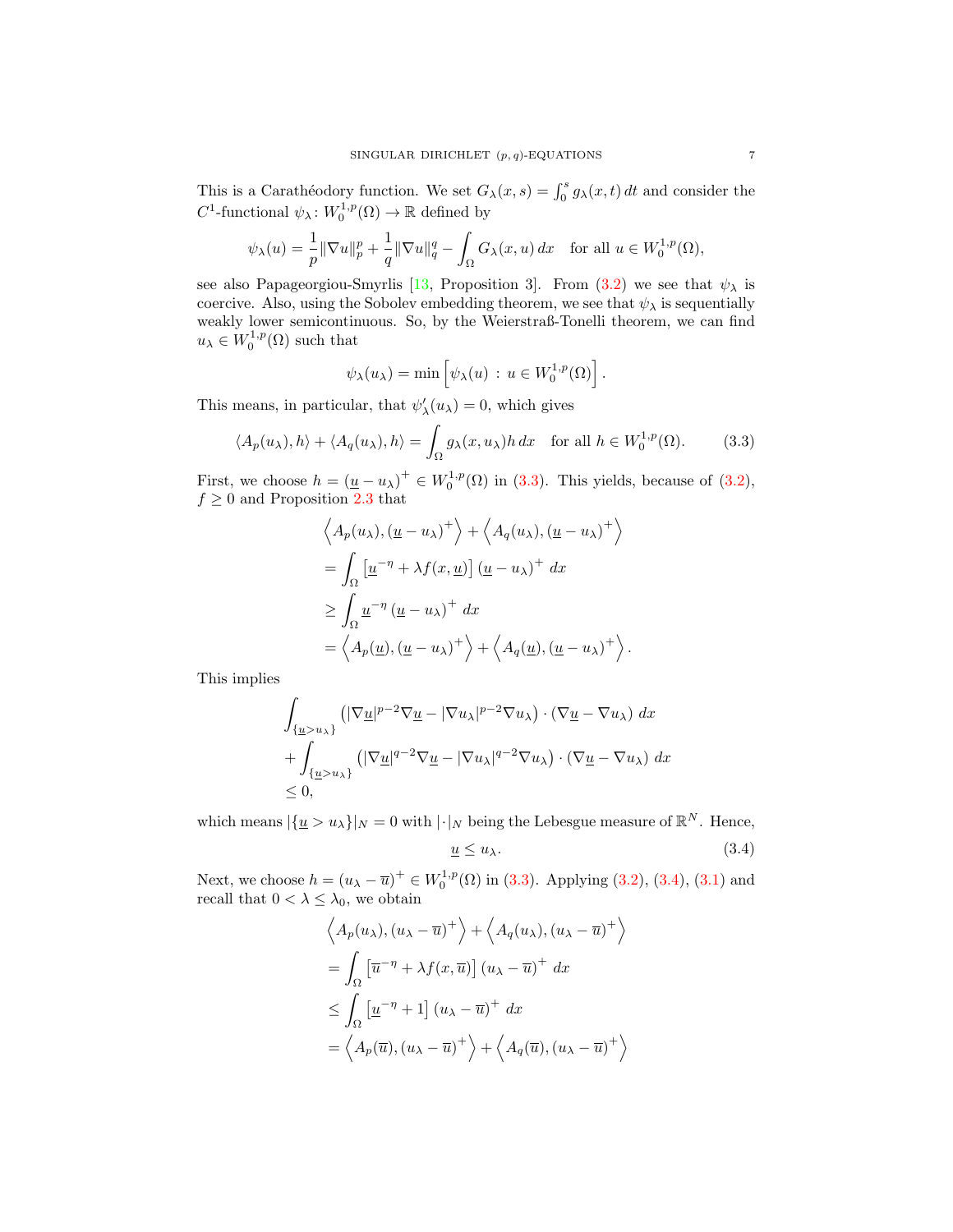From this we see that

$$
\int_{\{u_{\lambda}>\overline{u}\}} \left( |\nabla u_{\lambda}|^{p-2} \nabla u_{\lambda} - |\nabla \overline{u}|^{p-2} \nabla \overline{u} \right) \cdot \left( \nabla u_{\lambda} - \nabla \overline{u} \right) dx
$$
\n
$$
+ \int_{\{u_{\lambda}>\overline{u}\}} \left( |\nabla u_{\lambda}|^{q-2} \nabla u_{\lambda} - |\nabla \overline{u}|^{q-2} \nabla \overline{u} \right) \cdot \left( \nabla u_{\lambda} - \nabla \overline{u} \right) dx
$$
\n
$$
\leq 0
$$

and so  $|\{u_\lambda > \overline{u}\}|_N = 0$ . Thus,  $u_\lambda \leq \overline{u}$ . So, we have proved that

<span id="page-7-2"></span><span id="page-7-0"></span>
$$
u_{\lambda} \in [\underline{u}, \overline{u}]. \tag{3.5}
$$

Then, [\(3.5\)](#page-7-0), [\(3.2\)](#page-5-2) and [\(3.3\)](#page-6-0) imply that  $u_{\lambda} \in S_{\lambda}$  and so  $(0, \lambda_0] \subseteq \mathcal{L} \neq \emptyset$ .

<span id="page-7-4"></span>**Proposition 3.2.** If hypotheses H hold and  $\lambda \in \mathcal{L}$ , then  $\underline{u} \leq u$  for all  $u \in \mathcal{S}_{\lambda}$ .

*Proof.* Let  $u \in \mathcal{S}_{\lambda}$ . On  $\Omega \times (0, +\infty)$  we introduce the Carathéodory function  $k(\cdot, \cdot)$ defined by

$$
k(x,s) = \begin{cases} s^{-\eta} & \text{if } 0 < s \le u(x), \\ u(x)^{-\eta} & \text{if } u(x) < s \end{cases}
$$
 (3.6)

for all  $(x, s) \in \Omega \times (0, +\infty)$ . Then we consider the following Dirichlet  $(p, q)$ -problem

$$
-\Delta_p u - \Delta_q u = k(x, u)
$$
in  $\Omega$ ,  
\n $u = 0$ on  $\partial\Omega$ ,  
\n $u > 0$ ,  $1 < q < p$ .

Proposition 10 of Papageorgiou-R $\ddot{\text{add}}$ ulescu-Repov $\check{\text{s}}$  [\[12\]](#page-17-1) implies that this problem admits a solution

<span id="page-7-3"></span><span id="page-7-1"></span>
$$
\underline{\tilde{u}} \in \text{int}\left(C_0^1(\overline{\Omega})_+\right). \tag{3.7}
$$

This means

$$
\langle A_p(\underline{\tilde{u}}), h \rangle + \langle A_q(\underline{\tilde{u}}), h \rangle = \int_{\Omega} k(x, \underline{\tilde{u}}) h \, dx \quad \text{for all } h \in W_0^{1, p}(\Omega). \tag{3.8}
$$

Choosing  $h = (\underline{\tilde{u}} - u)^+ \in W_0^{1,p}(\Omega)$  in [\(3.8\)](#page-7-1) and applying [\(3.6\)](#page-7-2),  $f \ge 0$  and  $u \in \mathcal{S}_\lambda$ gives

$$
\left\langle A_p(\tilde{\underline{u}}), (\tilde{\underline{u}} - u)^+ \right\rangle + \left\langle A_q(\tilde{\underline{u}}), (\tilde{\underline{u}} - u)^+ \right\rangle
$$
  
=  $\int_{\Omega} u^{-\eta} (\tilde{\underline{u}} - u)^+ dx$   
 $\leq \int_{\Omega} [u^{-\eta} + \lambda f(x, u)] (\tilde{\underline{u}} - u)^+ dx$   
=  $\left\langle A_p(u), (\tilde{\underline{u}} - u)^+ \right\rangle + \left\langle A_q(u), (\tilde{\underline{u}} - u)^+ \right\rangle.$ 

This implies

$$
\int_{\{\underline{\tilde{u}} > u\}} \left( |\nabla \underline{\tilde{u}}|^{p-2} \nabla \underline{\tilde{u}} - |\nabla u|^{p-2} \nabla u \right) \cdot \left( \nabla \underline{\tilde{u}} - \nabla u \right) dx \n+ \int_{\{\underline{\tilde{u}} > u\}} \left( |\nabla \underline{\tilde{u}}|^{q-2} \nabla \underline{\tilde{u}} - |\nabla u|^{q-2} \nabla u \right) \cdot \left( \nabla \underline{\tilde{u}} - \nabla u \right) dx \n\leq 0,
$$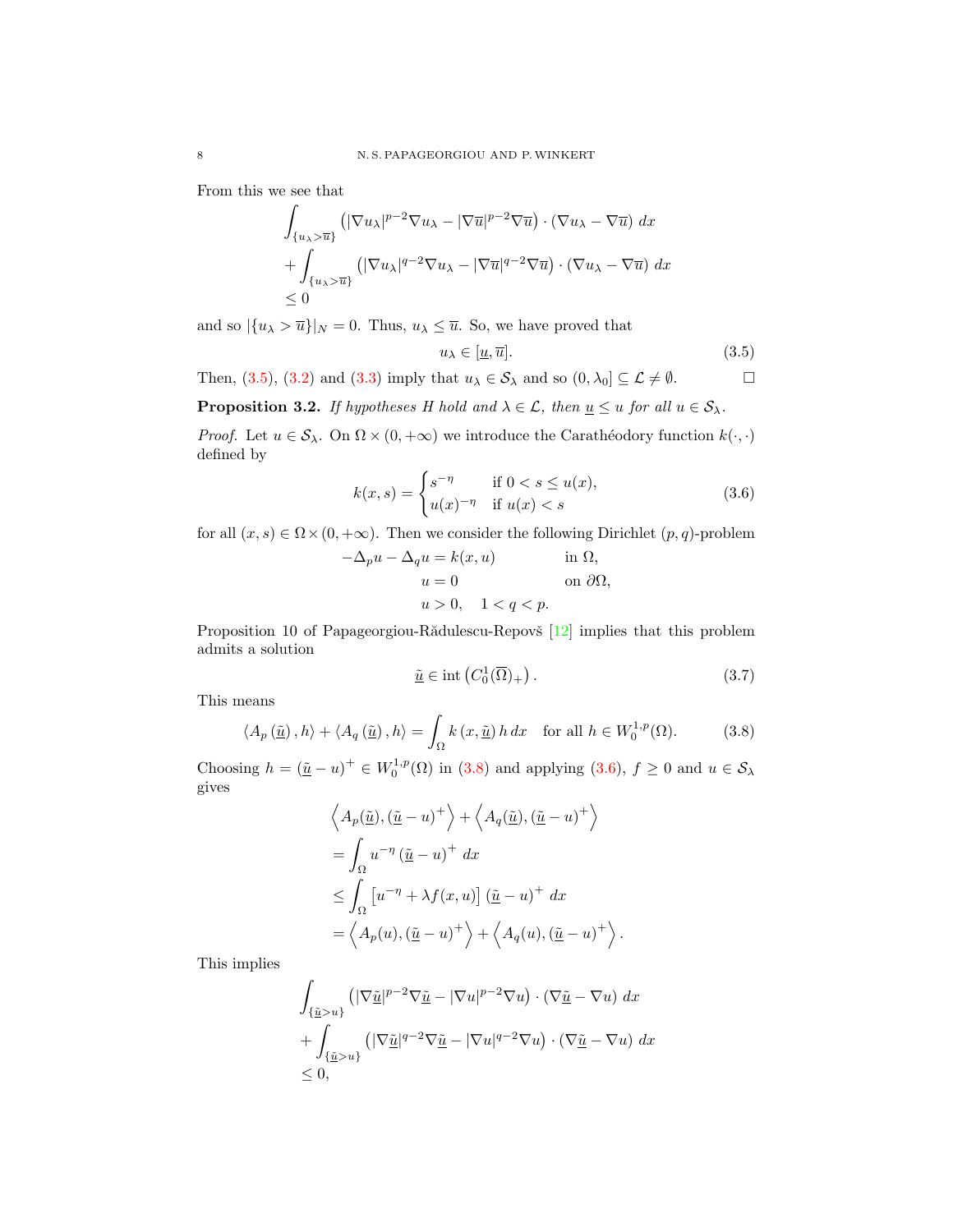which means  $|\{\underline{\tilde{u}} > u\}|_N = 0$ . Thus,

<span id="page-8-0"></span>
$$
\underline{\tilde{u}} \le u. \tag{3.9}
$$

From [\(3.9\)](#page-8-0), [\(3.7\)](#page-7-3), [\(3.6\)](#page-7-2), [\(3.8\)](#page-7-1) and Proposition [2.3](#page-4-0) it follows that  $\tilde{u} = u$ . Therefore,  $\underline{u} \leq u$  for all  $u \in \mathcal{S}_{\lambda}$ .

As before, using Theorem B.1 of Giacomoni-Schindler-Takáč  $[7]$ , we have the following result about the solution set  $S_{\lambda}$ .

<span id="page-8-1"></span>**Proposition 3.3.** If hypotheses H hold and  $\lambda \in \mathcal{L}$ , then  $S_{\lambda} \subseteq \text{int}(C_0^1(\overline{\Omega})_+)$ .

Let  $\lambda^* = \sup \mathcal{L}$ .

**Proposition 3.4.** If hypotheses H hold, then  $\lambda^* < \infty$ .

*Proof.* Hypotheses H(ii), (iii) imply that we can find  $M > 0$  such that

 $f(x, s) \geq s^{p-1}$  for a. a.  $x \in \Omega$  and for all  $s \geq M$ .

Moreover, hypothesis H(iv) implies that there exist  $\delta \in (0,1)$  and  $\hat{\eta}_1 \in (0,\hat{\eta})$  such that

<span id="page-8-2"></span>
$$
f(x, s) \ge \hat{\eta}_1 s^{\tau - 1} \ge \hat{\eta}_1 s^{p - 1}
$$

for a. a.  $x \in \Omega$  and for all  $0 \le s \le \delta$  since  $\tau < p$  and  $\delta < 1$ . This yields

$$
\frac{1}{\hat{\eta}_1} f(x, s) \ge s^{p-1} \quad \text{for a. a. } x \in \Omega \text{ and for all } 0 \le s \le \delta.
$$

In addition, on account of hypothesis H(v) we can find  $\tilde{\lambda} > 0$  large enough such that

$$
\tilde{\lambda}f(x, s) \ge M^{p-1}
$$
 for a. a.  $x \in \Omega$  and for all  $\delta \le s \le M$ .

Therefore, taking into account the calculations above, there exists  $\hat{\lambda} > 0$  large enough such that

$$
s^{p-1} \le \hat{\lambda} f(x, s) \quad \text{for a. a. } x \in \Omega \text{ and for all } s \ge 0. \tag{3.10}
$$

Let  $\lambda > \hat{\lambda}$  and suppose that  $\lambda \in \mathcal{L}$ . Then we can find  $u_{\lambda} \in \mathcal{S}_{\lambda} \subseteq \text{int}(C_0^1(\overline{\Omega})_+)$ , see Proposition [3.3.](#page-8-1) Let  $\Omega' \subset\subset \Omega$  with  $C^2$ -boundary  $\partial\Omega'$ . Then  $m_0 = \min_{\overline{\Omega'}} u_\lambda > 0$ since  $u_{\lambda} \in \text{int}(C_0^1(\overline{\Omega})_+)$ . Let  $\rho = ||u_{\lambda}||_{\infty}$  and let  $\hat{\xi}_{\rho} > 0$  be as postulated by hypothesis H(v). For  $\delta > 0$ , we set  $m_0^{\delta} = m_0 + \delta$ . Applying [\(3.10\)](#page-8-2), hypothesis H(v) and  $u_{\lambda} \in \mathcal{S}_{\lambda}$ , we have for a. a.  $x \in \Omega'$ 

$$
-\Delta_p m_0^{\delta} - \Delta_q m_0^{\delta} + \lambda \hat{\xi}_{\rho} (m_0^{\delta})^{p-1} - \lambda (m_0^{\delta})^{-\eta}
$$
  
\n
$$
\leq \lambda \hat{\xi}_{\rho} m_0^{p-1} + \chi(\delta) \quad \text{with } \chi(\delta) \to 0^+ \text{ as } \delta \to 0^+
$$
  
\n
$$
\leq \left[\lambda \hat{\xi}_{\rho} + 1\right] m_0^{p-1} + \chi(\delta)
$$
  
\n
$$
\leq \hat{\lambda} f(x, m_0) + \lambda \hat{\xi}_{\rho} m_0^{p-1} + \chi(\delta)
$$
  
\n
$$
= \lambda \left[f(x, m_0) + \hat{\xi}_{\rho} m_0^{p-1}\right] - (\lambda - \hat{\lambda}) f(x, m_0) + \chi(\delta)
$$
  
\n
$$
\leq \lambda \left[f(x, u_{\lambda}(x)) + \hat{\xi}_{\rho} u_{\lambda}(x)^{p-1}\right] \quad \text{for } \delta > 0 \text{ small enough}
$$
  
\n
$$
= -\Delta_p u_{\lambda}(x) - \Delta_q u_{\lambda}(x) + \lambda \hat{\xi}_{\rho} u_{\lambda}(x)^{p-1} - \lambda u_{\lambda}(x)^{-\eta}.
$$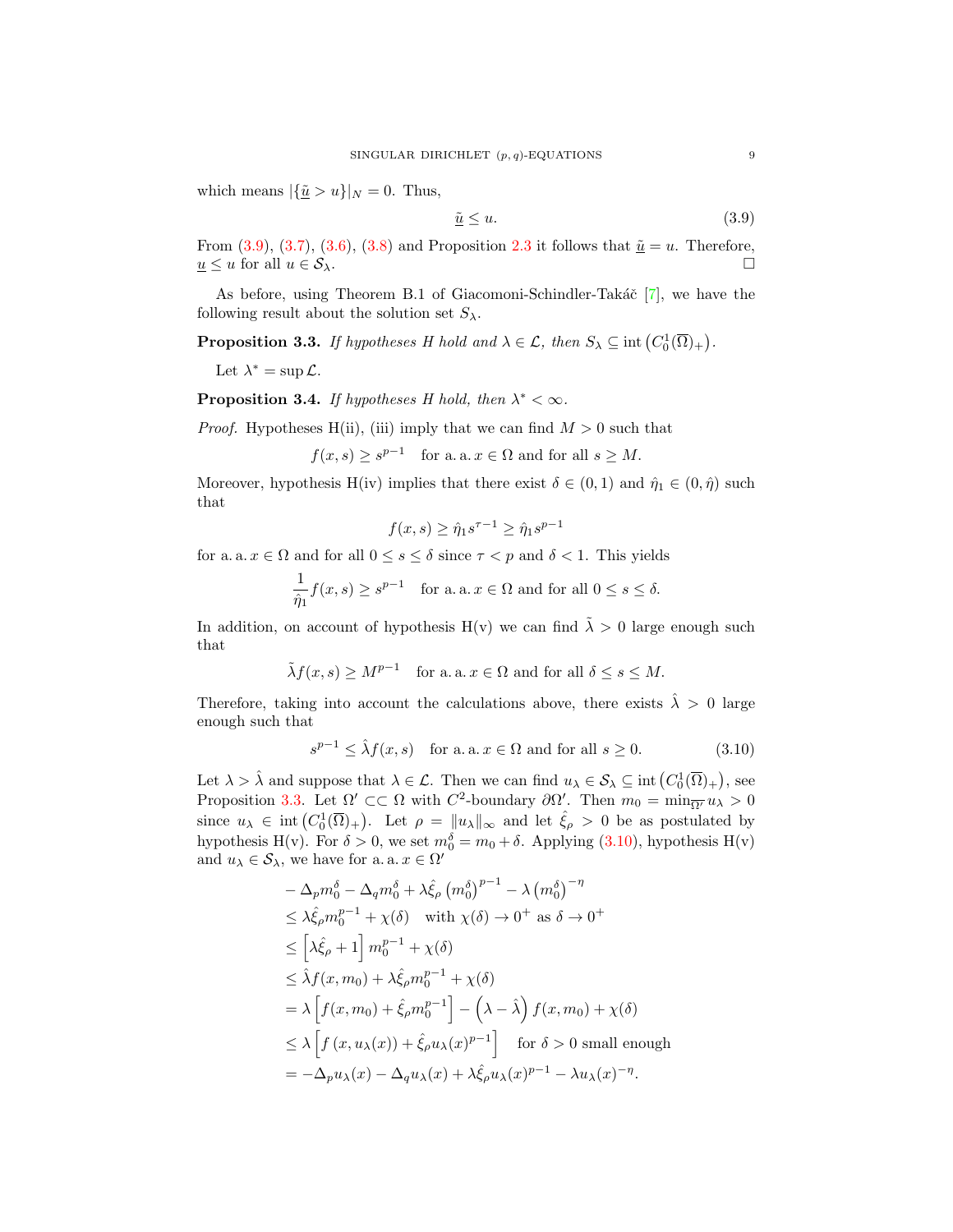Note that for  $\delta > 0$  small enough, we will have

$$
0 < \hat{\eta} \le \left[\lambda - \hat{\lambda}\right] f(x, m_0) - \chi(\delta) \quad \text{for a. a. } x \in \Omega',
$$

see hypothesis  $H(v)$ . Then, invoking Proposition 6 of Papageorgiou-Rădulescu-Repovš  $[12]$ , it follows that

$$
m_0^{\delta} < u_{\lambda}(x)
$$
 for a. a.  $x \in \Omega'$  and for  $\delta > 0$  small enough,

which contradicts the definition of  $m_0$ . Therefore,  $\lambda \notin \mathcal{L}$  and so we conclude that  $\lambda^* \leq \hat{\lambda} < \infty$ .

Next, we are going to show that  $\mathcal L$  is an interval. So, we have

<span id="page-9-0"></span>
$$
(0,\lambda^*)\subseteq \mathcal{L}\subseteq (0,\lambda^*].
$$

**Proposition 3.5.** If hypotheses H hold,  $\lambda \in \mathcal{L}$  and  $0 < \mu < \lambda$ , then  $\mu \in \mathcal{L}$ .

*Proof.* Since  $\lambda \in \mathcal{L}$ , we can find  $u_{\lambda} \in \mathcal{S}_{\lambda} \subseteq \text{int}(C_0^1(\overline{\Omega})_+)$ . We know that  $\underline{u} \leq u_{\lambda}$ , see Proposition [3.2.](#page-7-4) So, we can define the following truncation  $e_{\mu} \colon \Omega \times \mathbb{R} \to \mathbb{R}$  of the reaction for problem  $(P_{\lambda})$  $(P_{\lambda})$ 

$$
e_{\mu}(x,s) = \begin{cases} \frac{u(x)^{-\eta} + \mu f(x, \underline{u}(x))}{s^{-\eta} + \mu f(x,s)} & \text{if } s < \underline{u}(x), \\ u_{\lambda}(x)^{-\eta} + \mu f(x, u_{\lambda}(x)) & \text{if } u_{\lambda}(x) < s, \end{cases} \tag{3.11}
$$

which is a Carathéodory function. We set  $E_{\mu}(x, s) = \int_0^s e_{\mu}(x, t) dt$  and consider the  $C^1$ -functional  $\hat{\varphi}_{\mu} \colon W_0^{1,p}(\Omega) \to \mathbb{R}$  defined by

$$
\hat{\varphi}_{\mu}(u) = \frac{1}{p} \|\nabla u\|_p^p + \frac{1}{q} \|\nabla u\|_q^q - \int_{\Omega} E_{\mu}(x, u) dx \quad \text{for all } u \in W_0^{1, p}(\Omega),
$$

see Papageorgiou-Vetro-Vetro [\[14\]](#page-17-2). From [\(3.11\)](#page-9-0) it is clear that  $\hat{\varphi}_{\mu}$  is coercive. Moreover, it is sequentially weakly lower semicontinuous. Therefore, we can find  $u_{\mu} \in W_0^{1,p}(\Omega)$  such that

<span id="page-9-1"></span>
$$
\hat{\varphi}_{\mu}(u_{\mu}) = \min \left[ \hat{\varphi}_{\mu}(u) \, : \, u \in W_0^{1,p}(\Omega) \right].
$$

In particular, we have  $\hat{\varphi}'_{\mu}(u_{\mu})=0$  which means

$$
\langle A_p(u_\mu), h \rangle + \langle A_q(u_\mu), h \rangle = \int_{\Omega} e_\mu(x, u) h \, dx \quad \text{for all } h \in W_0^{1, p}(\Omega). \tag{3.12}
$$

Choosing  $h = (\underline{u} - u_{\mu})^+ \in W_0^{1,p}(\Omega)$  in [\(3.12\)](#page-9-1) and applying [\(3.11\)](#page-9-0),  $f \ge 0$  and Proposition [2.3](#page-4-0) yields

$$
\left\langle A_p(u_\mu), (\underline{u} - u_\mu)^+ \right\rangle + \left\langle A_q(u_\mu), (\underline{u} - u_\mu)^+ \right\rangle
$$
  
= 
$$
\int_{\Omega} \left[ \underline{u}^{-\eta} + \mu f(x, \underline{u}) \right] (\underline{u} - u_\mu)^+ dx
$$
  

$$
\geq \int_{\Omega} \underline{u}^{-\eta} (\underline{u} - u_\mu)^+ dx
$$
  
= 
$$
\left\langle A_p(\underline{u}), (\underline{u} - u_\mu)^+ \right\rangle + \left\langle A_q(\underline{u}), (\underline{u} - u_\mu)^+ \right\rangle.
$$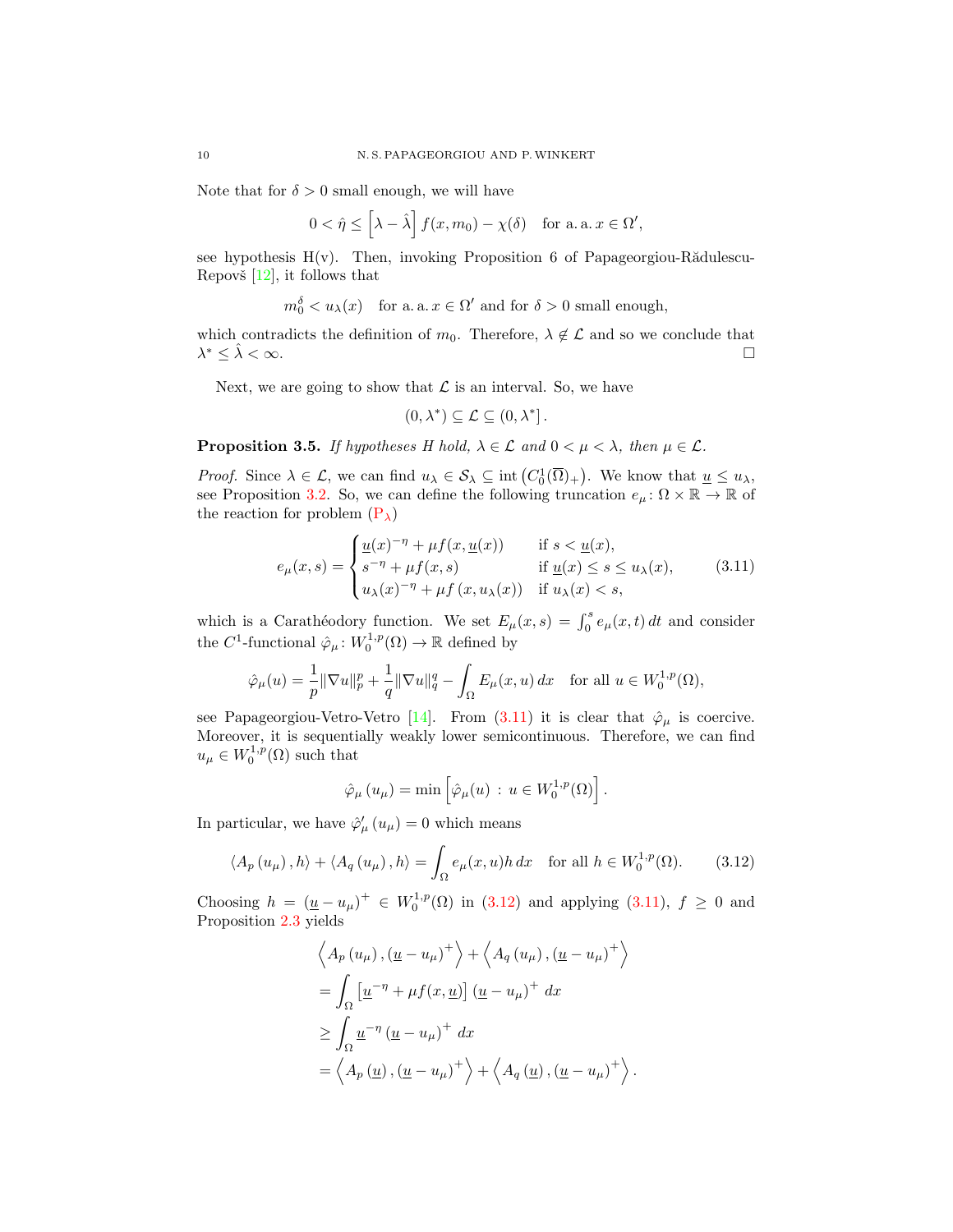We obtain  $\underline{u} \leq u_{\mu}$ . Furthermore, choosing  $h = (u_{\mu} - u_{\lambda})^+ \in W_0^{1,p}(\Omega)$  in [\(3.12\)](#page-9-1) and applying [\(3.11\)](#page-9-0),  $\mu < \lambda$  and  $u_{\lambda} \in S_{\lambda}$ , we get

$$
\left\langle A_p(u_\mu), (u_\mu - u_\lambda)^+ \right\rangle + \left\langle A_q(u_\mu), (u_\mu - u_\lambda)^+ \right\rangle
$$
  
=  $\int_{\Omega} \left[ u_\lambda^{-\eta} + \mu f(x, u_\lambda) \right] (u_\mu - u_\lambda)^+ dx$   
 $\leq \int_{\Omega} \left[ u^{-\eta} + \lambda f(x, u_\lambda) \right] (u_\mu - u_\lambda)^+ dx$   
=  $\left\langle A_p(u_\lambda), (u_\mu - u_\lambda)^+ \right\rangle + \left\langle A_q(u_\lambda), (u_\mu - u_\lambda)^+ \right\rangle.$ 

Hence,  $u_{\mu} \leq u_{\lambda}$  and so we have proved that

<span id="page-10-0"></span>
$$
u_{\mu} \in [\underline{u}, u_{\lambda}]. \tag{3.13}
$$

From  $(3.13)$ ,  $(3.11)$  and  $(3.12)$  we infer that

$$
u_{\mu} \in \mathcal{S}_{\mu} \subseteq \text{int}\left(C_0^1(\overline{\Omega})_+\right).
$$

Thus,  $\mu \in \mathcal{L}$ .

A byproduct of the proof above is the following corollary.

<span id="page-10-1"></span>Corollary 3.6. If hypotheses H hold,  $\lambda \in \mathcal{L}$ ,  $u_{\lambda} \in \mathcal{S}_{\lambda} \subseteq \text{int}(C_0^1(\overline{\Omega})_+)$  and  $\mu \in$  $(0, \lambda)$ , then  $\mu \in \mathcal{L}$  and there exists  $u_{\mu} \in \mathcal{S}_{\mu} \subseteq \text{int}(C_0^1(\overline{\Omega})_+)$  such that  $u_{\mu} \leq u_{\lambda}$ .

Using the strong comparison principle of Papageorgiou-R $\ddot{\text{add}}$ ulescu-Repovš [\[12\]](#page-17-1) we can improve the conclusion of this corollary as follows.

<span id="page-10-4"></span>**Proposition 3.7.** If hypotheses H hold,  $\lambda \in \mathcal{L}$ ,  $u_{\lambda} \in \mathcal{S}_{\lambda} \subseteq \text{int}(C_0^1(\overline{\Omega})_+)$  and  $\mu \in (0, \lambda)$ , then  $\mu \in \mathcal{L}$  and there exists  $u_{\mu} \in \mathcal{S}_{\mu} \subseteq \text{int}(C_0^1(\overline{\Omega})_+)$  such that

$$
u_{\lambda} - u_{\mu} \in \text{int}\left(C_0^1(\overline{\Omega})_+\right).
$$

*Proof.* From Corollary [3.6](#page-10-1) we already have that  $\mu \in \mathcal{L}$  and we also know that there exists  $u_{\mu} \in \mathcal{S}_{\mu} \subseteq \text{int}\left(C_0^1(\overline{\Omega})_+\right)$  such that

<span id="page-10-3"></span><span id="page-10-2"></span>
$$
u_{\mu} \le u_{\lambda}.\tag{3.14}
$$

Let  $\rho = ||u_{\lambda}||_{\infty}$  and let  $\hat{\xi}_{\rho} > 0$  be as postulated by hypothesis H(v). Applying  $u_{\mu} \in \mathcal{S}_{\mu}$ , [\(3.14\)](#page-10-2), hypothesis H(v) and  $\mu < \lambda$ , we obtain

$$
-\Delta_p u_\mu(x) - \Delta_q u_\mu(x) + \lambda \hat{\xi}_\rho u_\mu(x)^{p-1} - u_\mu(x)^{-\eta}
$$
  
\n
$$
= \mu f(x, u_\mu(x)) + \lambda \hat{\xi}_\rho u_\mu(x)^{p-1}
$$
  
\n
$$
= \lambda \left[ f(x, u_\mu(x)) + \hat{\xi}_\rho u_\mu(x)^{p-1} \right] - (\lambda - \mu) f(x, u_\mu(x))
$$
  
\n
$$
\leq \lambda \left[ f(x, u_\lambda(x)) + \hat{\xi}_\rho u_\lambda(x)^{p-1} \right]
$$
  
\n
$$
= -\Delta_p u_\lambda(x) - \Delta_q u_\lambda(x) + \lambda \hat{\xi}_\rho u_\lambda(x)^{p-1} - u_\lambda(x)^{-\eta} \quad \text{for a. a. } x \in \Omega.
$$
\n(3.15)

Since  $u_{\mu} \in \text{int}(C_0^1(\overline{\Omega})_+)$ , because of hypothesis  $H(v)$ , we have

$$
0 \prec (\lambda - \mu) f(\cdot, u_{\mu}(\cdot)).
$$

Then, from  $(3.15)$  and Proposition 7 of Papageorgiou-Rădulescu-Repovš [\[12\]](#page-17-1) we conclude that  $u_{\lambda} - u_{\mu} \in \text{int}\left(C_0^1(\overline{\Omega})_+\right)$ . В последните последните последните последните последните последните последните последните последните последн<br>В последните последните последните последните последните последните последните последните последните последнит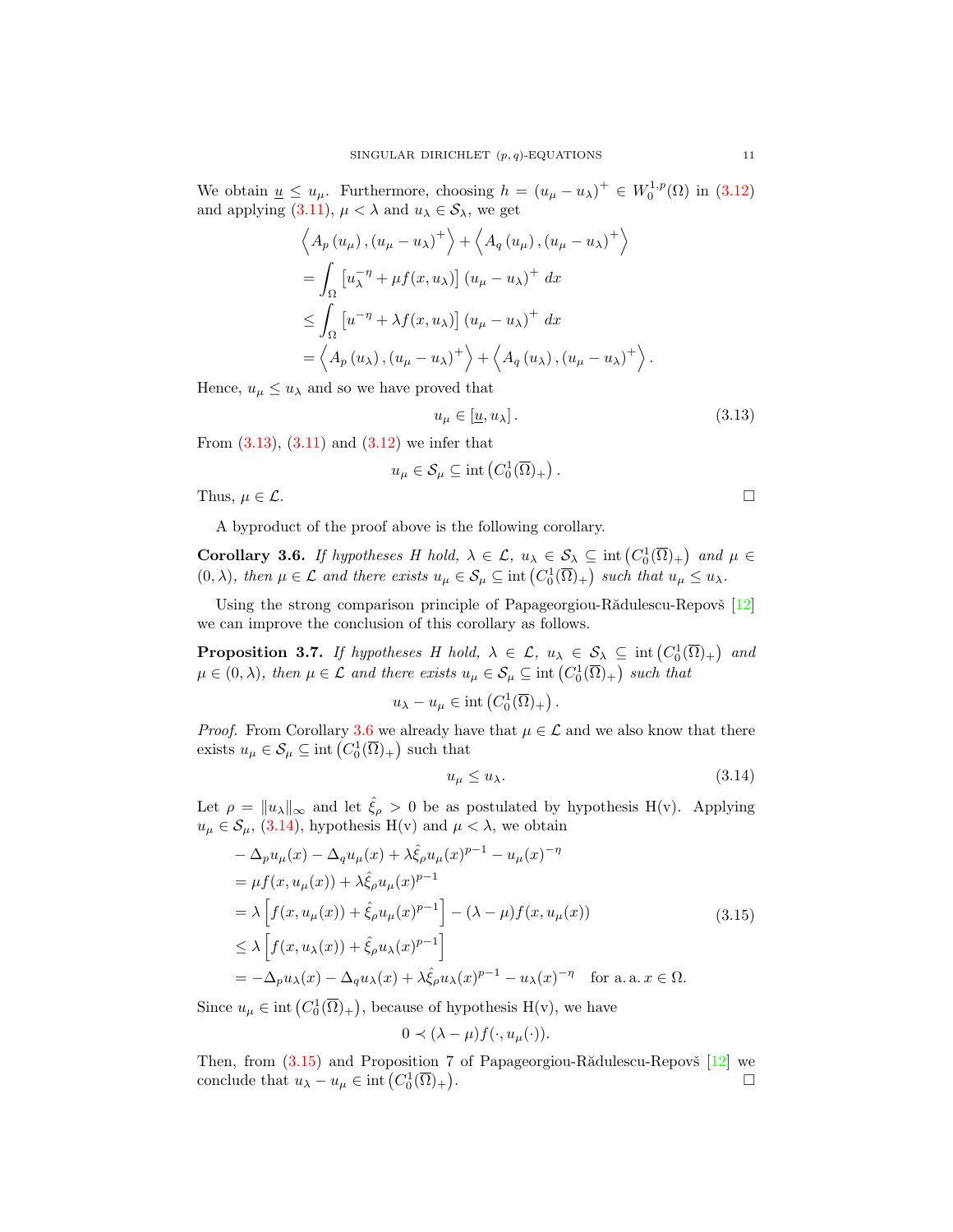<span id="page-11-6"></span>**Proposition 3.8.** If hypotheses H hold and  $\lambda \in (0, \lambda^*)$ , then problem  $(P_{\lambda})$  $(P_{\lambda})$  has at least two positive solutions

$$
u_0, \hat{u} \in \text{int}\left(C_0^1(\overline{\Omega})_+\right), \quad u_0 \leq \hat{u}, \quad u_0 \neq \hat{u}.
$$

*Proof.* Let  $\lambda < \vartheta < \lambda^*$ . Due to Proposition [3.7,](#page-10-4) we can find  $u_{\vartheta} \in \mathcal{S}_{\vartheta} \subseteq \text{int}(C_0^1(\overline{\Omega})_+)$ and  $u_0 \in S_\lambda$  such that

<span id="page-11-2"></span><span id="page-11-1"></span><span id="page-11-0"></span>
$$
u_{\vartheta} - u_0 \in \text{int}\left(C_0^1(\overline{\Omega})_+\right). \tag{3.16}
$$

From Proposition [3.2](#page-7-4) we know that  $\underline{u} \leq u_0$ . Therefore,  $u_0^{-\eta} \in L^1(\Omega)$ . So, we can define the following truncation  $w_\lambda \colon \Omega \times \mathbb{R} \to \mathbb{R}$  of the reaction in problem  $(P_\lambda)$  $(P_\lambda)$ 

$$
w_{\lambda}(x,s) = \begin{cases} u_0(x)^{-\eta} + \lambda f(x, u_0(x)) & \text{if } s \le u_0(x), \\ s^{-\eta} + \lambda f(x,s) & \text{if } u_0(x) < s. \end{cases}
$$
 (3.17)

Also, using [\(3.16\)](#page-11-0), we can consider the truncation  $\hat{w}_{\lambda} : \Omega \times \mathbb{R} \to \mathbb{R}$  of  $w_{\lambda}(x, \cdot)$  defined by

$$
\hat{w}_{\lambda}(x,s) = \begin{cases} w_{\lambda}(x,s) & \text{if } s \le u_{\vartheta}(x), \\ w_{\lambda}(x,u_{\vartheta}(x)) & \text{if } u_{\vartheta}(x) < s. \end{cases}
$$
\n(3.18)

It is clear that both are Carathéodory function. We set

$$
W_{\lambda}(x,s) = \int_0^s w_{\lambda}(x,t) dt \text{ and } \hat{W}_{\lambda}(x,s) = \int_0^s \hat{w}_{\lambda}(x,t) dt
$$

and consider the C<sup>1</sup>-functionals  $\sigma_{\lambda}, \hat{\sigma}_{\lambda} : W_0^{1,p}(\Omega) \to \mathbb{R}$  defined by

$$
\sigma_{\lambda}(u) = \frac{1}{p} \|\nabla u\|_{p}^{p} + \frac{1}{q} \|\nabla u\|_{q}^{q} - \int_{\Omega} W_{\lambda}(x, u) dx \quad \text{for all } u \in W_{0}^{1, p}(\Omega),
$$
  

$$
\hat{\sigma}_{\lambda}(u) = \frac{1}{p} \|\nabla u\|_{p}^{p} + \frac{1}{q} \|\nabla u\|_{q}^{q} - \int_{\Omega} \hat{W}_{\lambda}(x, u) dx \quad \text{for all } u \in W_{0}^{1, p}(\Omega).
$$

From  $(3.17)$  and  $(3.18)$  it is clear that

<span id="page-11-4"></span>
$$
\sigma_{\lambda}|_{[0,u_{\vartheta}]} = \hat{\sigma}_{\lambda}|_{[0,u_{\vartheta}]} \quad \text{and} \quad \sigma_{\lambda}'|_{[0,u_{\vartheta}]} = \hat{\sigma}_{\lambda}'|_{[0,u_{\vartheta}]}.
$$
 (3.19)

Using  $(3.17)$ ,  $(3.18)$  and the nonlinear regularity theory of Lieberman  $[10]$  we obtain that

$$
K_{\sigma_{\lambda}} \subseteq [u_0) \cap \text{int}\left(C_0^1(\overline{\Omega})_+\right) \text{ and } K_{\hat{\sigma}_{\lambda}} \subseteq [u_0, u_{\vartheta}] \cap \text{int}\left(C_0^1(\overline{\Omega})_+\right).
$$
 (3.20)

From [\(3.20\)](#page-11-3) we see that we may assume that

<span id="page-11-5"></span><span id="page-11-3"></span>
$$
K_{\sigma_{\lambda}} \text{ is finite and } K_{\sigma_{\lambda}} \cap [u_0, u_{\vartheta}] = \{u_0\}. \tag{3.21}
$$

Otherwise we already have a second positive smooth solution larger that  $u_0$  and so we are done.

From [\(3.18\)](#page-11-2) and since  $u_0^{-\eta} \in L^1(\Omega)$ , it is clear that  $\hat{\sigma}_\lambda$  is coercive and it is also sequentially weakly lower semicontinuous. Hence, we find its global minimizer  $\tilde{u}_0 \in W_0^{1,p}(\Omega)$  such that

$$
\hat{\sigma}_{\lambda}(\tilde{u}_0) = \min \left[ \hat{\sigma}_{\lambda}(u) : u \in W_0^{1,p}(\Omega) \right].
$$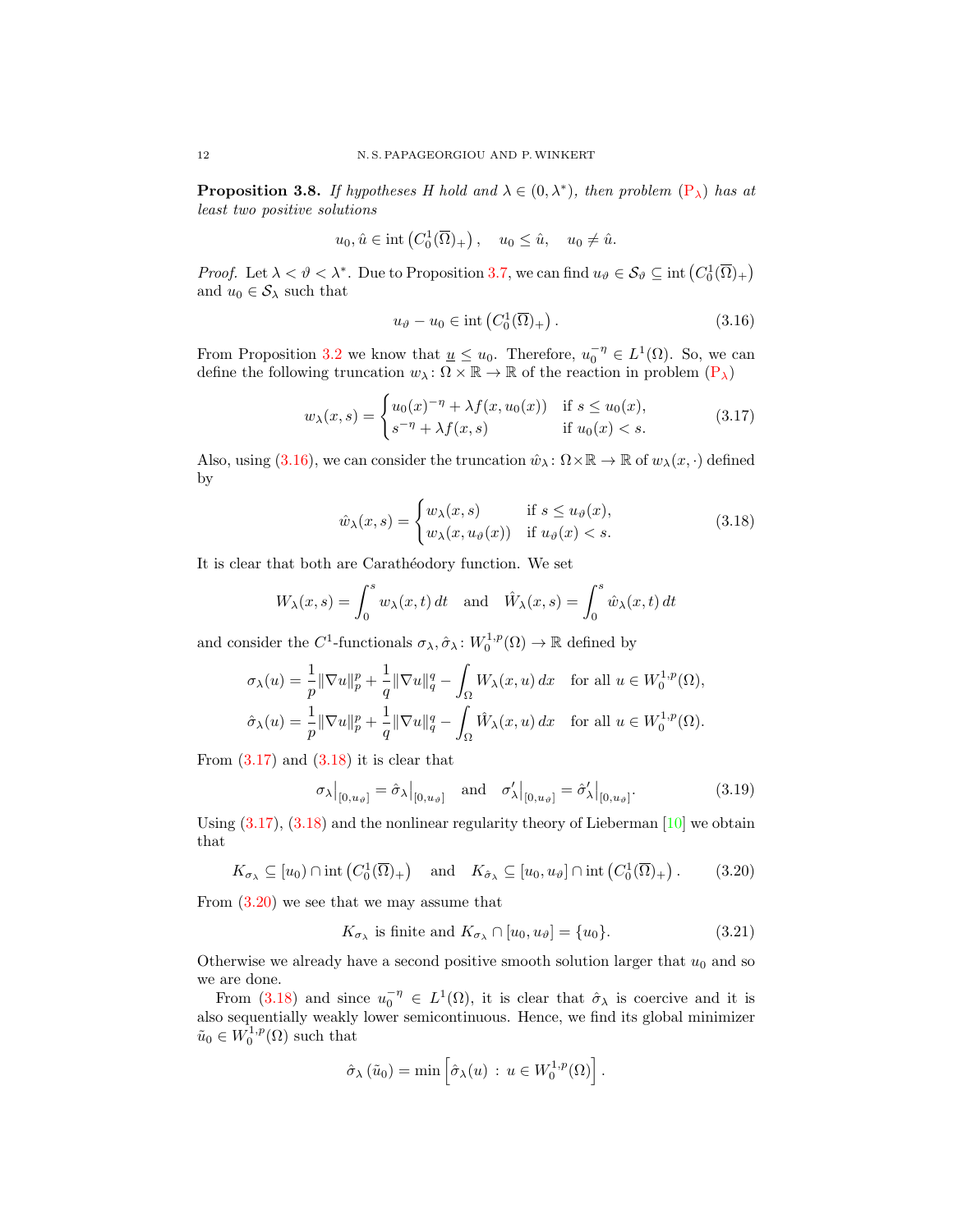By [\(3.20\)](#page-11-3) we see that  $\tilde{u}_0 \in K_{\hat{\sigma}_\lambda} \subseteq [u_0, u_\vartheta] \cap \text{int}(C_0^1(\overline{\Omega})_+)$ . Then, [\(3.19\)](#page-11-4) and [\(3.21\)](#page-11-5) imply  $\tilde{u}_0 = u_0 \in \text{int} (C_0^1(\overline{\Omega})_+)$ . Finally, from  $(3.16)$  we obtain that  $u_0$  is a local  $C_0^1(\overline{\Omega})$ -minimizer of  $\sigma_{\lambda}$  and then by Gasiński-Papageorgiou [\[6\]](#page-16-6) we have that

$$
u_0
$$
 is also a local  $W_0^{1,p}(\Omega)$ -minimizer of  $\sigma_\lambda$ . (3.22)

From  $(3.22)$ ,  $(3.21)$  and Theorem 5.7.6 of Papageorgiou-R $\ddot{a}$ dulescu-Repov $\ddot{b}$  [\[11,](#page-17-9) p. 449] we know that we can find  $\rho \in (0,1)$  small enough such that

$$
\sigma_{\lambda}(u_0) < \inf \left[ \sigma_{\lambda}(u) : \|u - u_0\| = \rho \right] = m_{\lambda}.\tag{3.23}
$$

Hypothesis H(ii) implies that if  $u \in \text{int}(C_0^1(\overline{\Omega})_+)$ , then

<span id="page-12-10"></span><span id="page-12-9"></span><span id="page-12-3"></span><span id="page-12-2"></span><span id="page-12-1"></span><span id="page-12-0"></span>
$$
\sigma_{\lambda}(tu) \to -\infty \quad \text{as } t \to +\infty. \tag{3.24}
$$

**Claim:** The functional  $\sigma_{\lambda}$  satisfies the C-condition. Consider a sequence  $\{u_n\}_{n\geq 1} \subseteq W_0^{1,p}(\Omega)$  such that

$$
|\sigma_{\lambda}(u_n)| \le c_6 \quad \text{for some } c_6 > 0 \text{ and for all } n \in \mathbb{N}, \tag{3.25}
$$

$$
(1 + ||u_n||)\sigma'_{\lambda}(u_n) \to 0 \text{ in } W^{-1,p'}(\Omega) \text{ as } n \to \infty.
$$
 (3.26)

From  $(3.26)$  we have

$$
\left| \langle A_p(u_n), h \rangle + \langle A_q(u_n), h \rangle - \int_{\Omega} w_{\lambda}(x, u_n) h \, dx \right| \le \frac{\varepsilon_n ||h||}{1 + ||u_n||} \tag{3.27}
$$

for all  $h \in W_0^{1,p}(\Omega)$  with  $\varepsilon_n \to 0^+$ . We choose  $h = -u_n^- \in W_0^{1,p}(\Omega)$  in  $(3.27)$  and obtain, by applying  $(3.17)$ , that

$$
||u_n^-||^p \le c_7
$$
 for some  $c_7 > 0$  and for all  $n \in \mathbb{N}$ .

This shows that

<span id="page-12-5"></span><span id="page-12-4"></span>
$$
\left\{u_n^-\right\}_{n\geq 1} \subseteq W_0^{1,p}(\Omega) \text{ is bounded.}
$$
\n
$$
(3.28)
$$

From  $(3.25)$  and  $(3.28)$  it follows that

$$
\left\|\nabla u_{n}^{+}\right\|_{p}^{p} + \frac{p}{q} \left\|\nabla u_{n}^{+}\right\|_{q}^{q} - \int_{\Omega} pF\left(x, u_{n}^{+}\right) dx \le c_{8} \left[1 + \left\|u_{n}^{+}\right\|_{\tau}\right] \tag{3.29}
$$

for some  $c_8 > 0$  and for all  $n \in \mathbb{N}$ , see [\(3.17\)](#page-11-1). Moreover, choosing  $h = u_n^+ \in W_0^{1,p}(\Omega)$ in  $(3.27)$ , we obtain by using  $(3.17)$ 

$$
-\left\|\nabla u_{n}^{+}\right\|_{p}^{p}-\left\|\nabla u_{n}^{+}\right\|_{q}^{q}+\int_{\Omega} f\left(x, u_{n}^{+}\right) u_{n}^{+} dx \leq c_{9} \tag{3.30}
$$

for some  $c_9 > 0$  and for all  $n \in \mathbb{N}$ . Adding [\(3.29\)](#page-12-5) and [\(3.30\)](#page-12-6) and recall that  $q < p$ , gives

$$
\int_{\Omega} \left[ f \left( x, u_n^+ \right) u_n^+ - p F \left( x, u_n^+ \right) \right] dx \le c_{10} \left[ 1 + \left\| u_n^+ \right\|_{\tau} \right] \tag{3.31}
$$

for some  $c_{10} > 0$  and for all  $n \in \mathbb{N}$ .

Taking hypotheses  $H(i)$ , (iii) into account, we see that we can find constants  $c_{11}, c_{12} > 0$  such that

 $c_{11}s^{\tau} - c_{12} \le f(x, s)s - pF(x, s)$  for a. a.  $x \in \Omega$  and for all  $s \ge 0$ . (3.32) Applying [\(3.32\)](#page-12-7) in [\(3.31\)](#page-12-8), we infer that

<span id="page-12-8"></span><span id="page-12-7"></span><span id="page-12-6"></span>
$$
\left\|u_n^+\right\|_{\tau}^{\tau-1}\le c_{13}
$$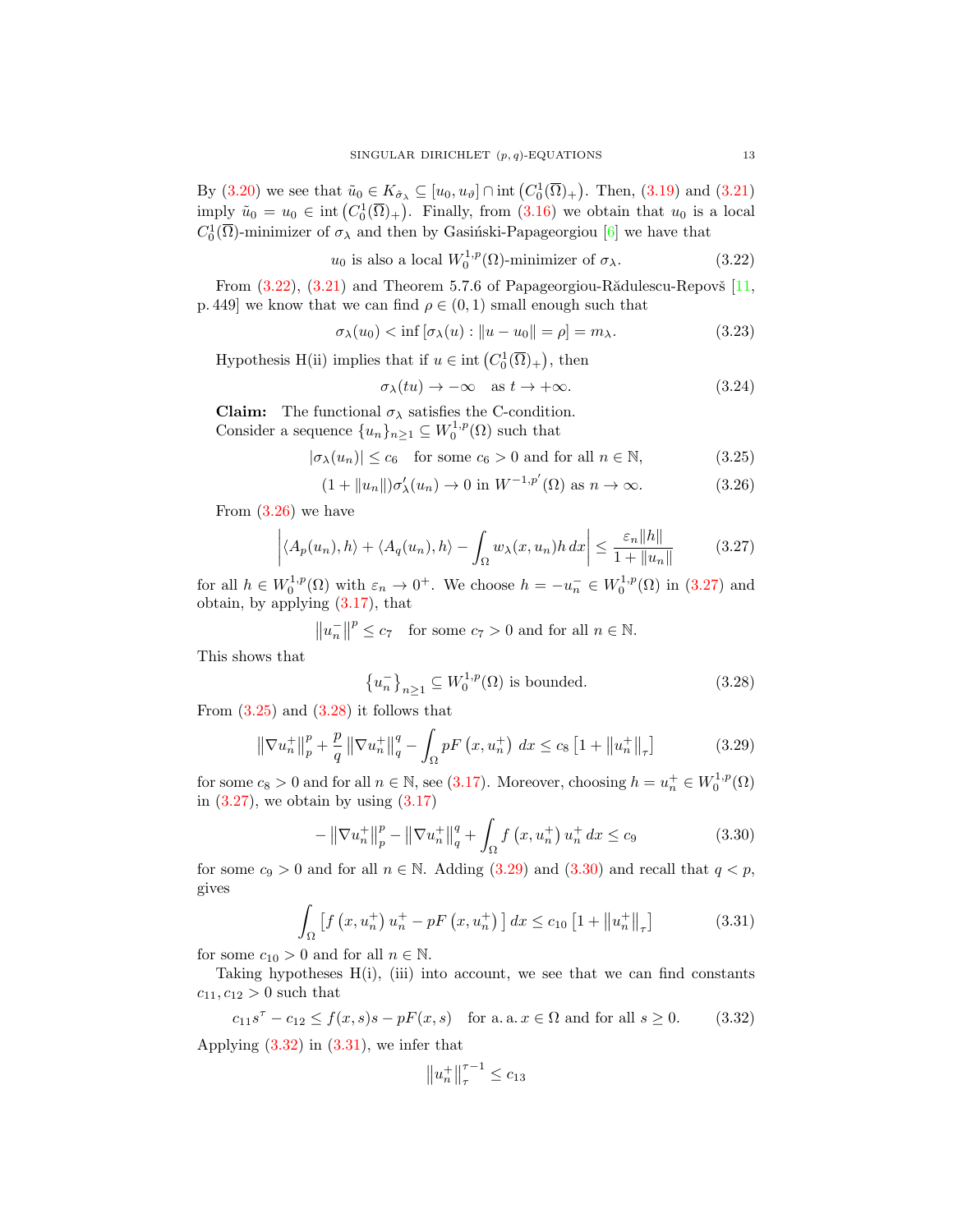for some  $c_{13} > 0$  and for all  $n \in \mathbb{N}$ . Therefore,

$$
\{u_n^+\}_{n\geq 1} \subseteq L^\tau(\Omega) \text{ is bounded.}
$$
 (3.33)

First assume that  $p \neq N$ . From hypothesis H(iii), we see that we can always assume that  $\tau < r < p^*$ . So, we can find  $t \in (0,1)$  such that

$$
\frac{1}{r} = \frac{1-t}{\tau} + \frac{t}{p^*}.\tag{3.34}
$$

Invoking the interpolation inequality, see Papageorgiou-Winkert [\[16,](#page-17-10) Proposition 2.3.17, p. 116], we have

$$
||u_n^+||_r \le ||u_n^+||^{1-r}_\tau ||u_n^+||^t_{p^*}
$$

Hence, by [\(3.33\)](#page-13-0),

$$
\|u_n^+\|_r^r \le c_{14} \|u_n^+\|^{tr} \tag{3.35}
$$

<span id="page-13-2"></span><span id="page-13-1"></span><span id="page-13-0"></span>.

for some  $c_{14} > 0$  and for all  $n \in \mathbb{N}$ . We choose  $h = u_n^+ \in W_0^{1,p}(\Omega)$  in  $(3.27)$  to get

$$
||u_n^+||^p \le \int_{\Omega} w_{\lambda} (x, u_n^+) u_n^+ dx.
$$

Then, from  $(3.17)$  and hypothesis  $H(i)$ , it follows that

$$
\left\|u_{n}^{+}\right\|^{p} \leq \int_{\Omega} c_{15} \left[1+\left(u_{n}^{+}\right)^{r}\right] dx
$$

for some  $c_{15} > 0$  and for all  $n \in \mathbb{N}$ . This implies

$$
||u_n^+||^p \le c_{16} \left[1 + ||u_n^+||_r^r\right]
$$

for some  $c_{16} > 0$  and for all  $n \in \mathbb{N}$ . Finally, from  $(3.35)$ , we then obtain

$$
||u_n^+||^p \le c_{17} \left[1 + ||u_n^+||^{tr}\right]
$$
 (3.36)

for some  $c_{17} > 0$  and for all  $n \in \mathbb{N}$ .

If  $N < p$ , then  $p^* = \infty$  and so from  $(3.34)$  we have  $tr = r - \tau$ , which by hypothesis H(iii) leads to  $tr < p$ .

If  $N > p$ , then  $p^* = \frac{Np}{N-p}$ . From [\(3.34\)](#page-13-2) it follows

<span id="page-13-3"></span>
$$
tr = \frac{(r - \tau)p^*}{p^* - \tau},
$$

which implies

$$
tr = \frac{(r - \tau)Np}{N(p - \tau) + \tau p} < p.
$$

Therefore, from [\(3.36\)](#page-13-3) we infer that

$$
\left\{u_n^+\right\}_{n\geq 1} \subseteq W_0^{1,p}(\Omega) \text{ is bounded.} \tag{3.37}
$$

If  $N = p$ , then by the Sobolev embedding theorem, we know that  $W_0^{1,p}(\Omega) \hookrightarrow$  $L^s(\Omega)$  continuously for all  $1 \leq s < \infty$ . So, for the argument above to work, we need to replace  $p^*$  by  $s > r > \tau$  in  $(3.34)$  which yields

<span id="page-13-4"></span>
$$
\frac{1}{r} = \frac{1-t}{\tau} + \frac{t}{s}.
$$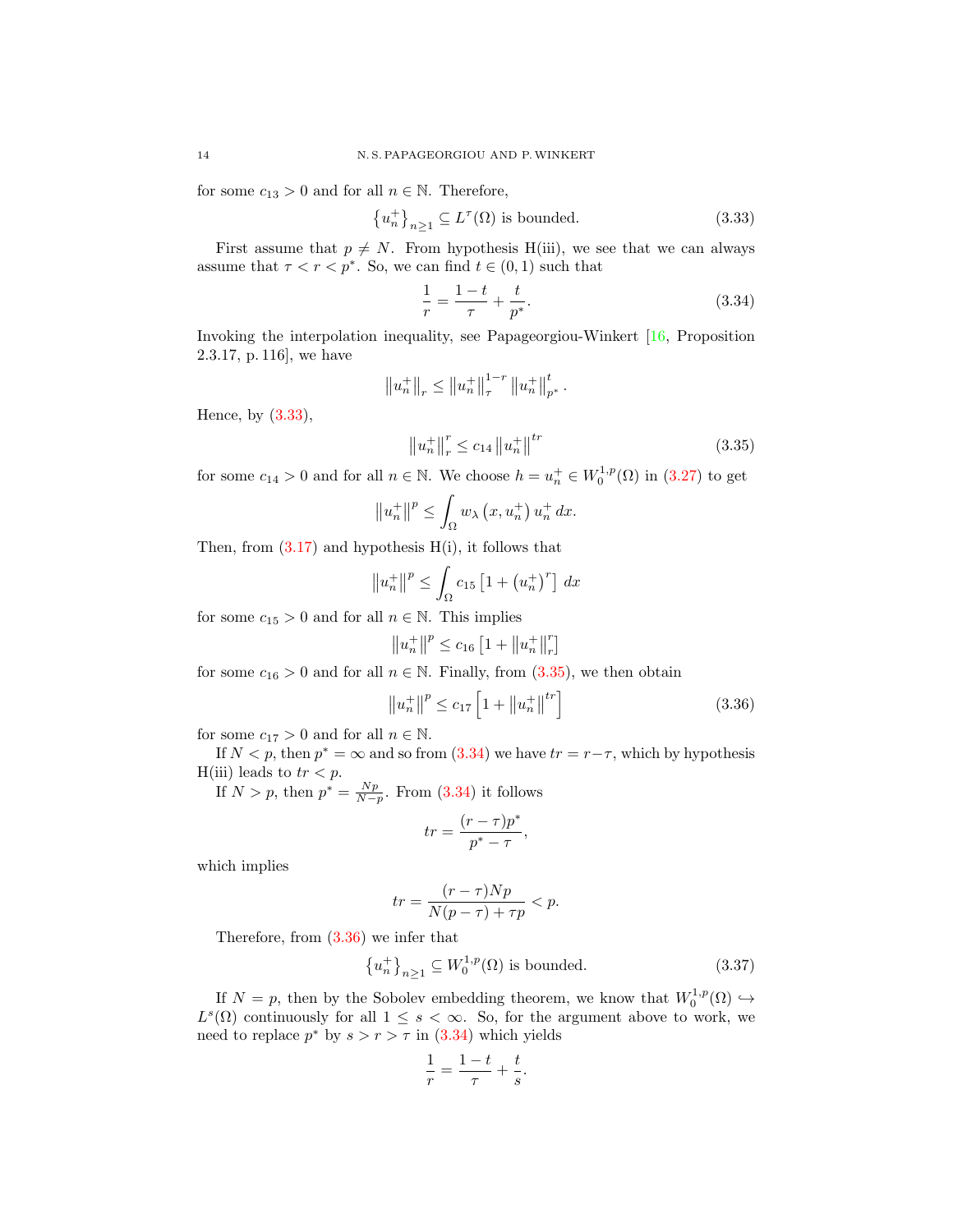Then, by hypothesis  $H(iii)$ , we obtain

$$
tr = \frac{(r - \tau)s}{s - \tau} \to r - \tau < p \quad \text{as } s \to +\infty.
$$

We choose  $s > r$  large enough so that  $tr < p$ . Then, we reach again [\(3.37\)](#page-13-4). From  $(3.37)$  and  $(3.28)$  it follows that

<span id="page-14-0"></span>
$$
{u_n}_{n\geq 1} \subseteq W_0^{1,p}(\Omega)
$$
 is bounded.

So, we may assume that

$$
u_n \stackrel{\text{w}}{\rightarrow} u
$$
 in  $W_0^{1,p}(\Omega)$  and  $u_n \rightarrow u$  in  $L^r(\Omega)$ . (3.38)

In [\(3.27\)](#page-12-2) we choose  $h = u_n - u \in W_0^{1,p}(\Omega)$ , pass to the limit as  $n \to \infty$  and use [\(3.38\)](#page-14-0). This gives

$$
\lim_{n \to \infty} [\langle A_p(u_n), u_n - u \rangle + \langle A_q(u_n), u_n - u \rangle] = 0.
$$

The monotonicity of  $A_q$  implies

$$
\lim_{n \to \infty} [\langle A_p(u_n), u_n - u \rangle + \langle A_q(u), u_n - u \rangle] \le 0
$$

and from [\(3.38\)](#page-14-0) one has

$$
\limsup_{n \to \infty} \langle A_p(u_n), u_n - u \rangle \le 0.
$$

Hence, by Proposition [2.1,](#page-2-1) it follows

$$
u_n \to u \quad \text{in } W_0^{1,p}(\Omega).
$$

Therefore,  $\sigma_{\lambda}$  satisfies the C-condition and this proves the Claim.

Then, [\(3.23\)](#page-12-9), [\(3.24\)](#page-12-10) and the Claim permit the use of the mountain pass theorem. So, we can find  $\hat{u} \in W_0^{1,p}(\Omega)$  such that

$$
\hat{u} \in K_{\sigma_{\lambda}} \subseteq [u_0) \cap \text{int}\left(C_0^1(\overline{\Omega})_+\right) \quad \text{and} \quad \sigma_{\lambda}(u_0) < m_{\lambda} \leq \sigma_{\lambda}(\hat{u}),\tag{3.39}
$$

see  $(3.20)$  and  $(3.23)$ , respectively.

From  $(3.39)$ ,  $(3.17)$  and  $(3.27)$ , we conclude that

$$
\hat{u} \in \mathcal{S}_{\lambda} \subseteq \text{int}\left(C_0^1(\overline{\Omega})_+\right), \quad u_0 \leq \hat{u}, \quad u_0 \neq \hat{u}.
$$

# **Proposition 3.9.** If hypotheses H hold, then  $\lambda^* \in \mathcal{L}$ .

*Proof.* Let  $0 < \lambda_n < \lambda^*$  with  $n \in \mathbb{N}$  and assume that  $\lambda_n \nearrow \lambda^*$ . By Proposition [3.2](#page-7-4) we can find  $u_n \in \mathcal{S}_{\lambda_n} \subseteq \text{int}\left(C_0^1(\overline{\Omega})_+\right)$  such that

$$
\underline{u} \le u_n \quad \text{for all } n \in \mathbb{N}
$$

and

$$
\langle A_p(u_n), h \rangle + \langle A_q(u_n), h \rangle = \int_{\Omega} \left[ u_n^{-\eta} + \lambda_n f(x, u_n) \right] h \, dx \tag{3.40}
$$

for all  $h \in W_0^{1,p}(\Omega)$  and for all  $n \in \mathbb{N}$ . From hypothesis H(iii), we have

$$
\varphi_{\lambda}(u_n) \le c_{18} \tag{3.41}
$$

for some  $c_{18} > 0$  and for all  $n \in \mathbb{N}$ , where  $\varphi_{\lambda}$  is the energy functional of problem  $(P_{\lambda}).$  $(P_{\lambda}).$ 

<span id="page-14-3"></span><span id="page-14-2"></span><span id="page-14-1"></span> $\Box$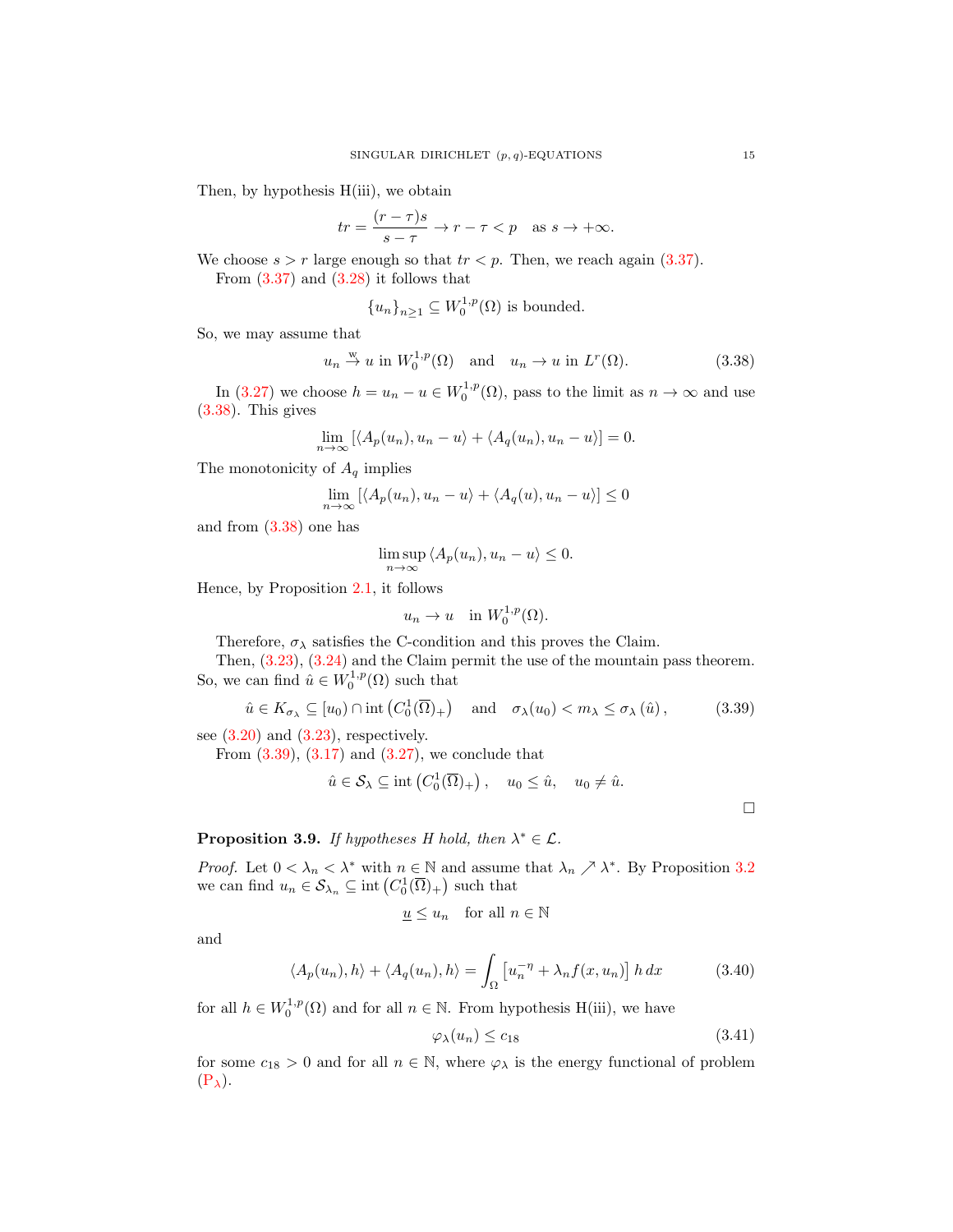From [\(3.40\)](#page-14-2), [\(3.41\)](#page-14-3) and reasoning as in the Claim in the proof of Proposition [3.8,](#page-11-6) we obtain that

<span id="page-15-0"></span>
$$
u_n \to u_* \quad \text{in } W_0^{1,p}(\Omega). \tag{3.42}
$$

So, if in  $(3.40)$  we pass to the limit as  $n \to \infty$  and use  $(3.42)$ , then

$$
\langle A_p(u_*), h \rangle + \langle A_q(u_*), h \rangle = \int_{\Omega} \left[ u_*^{-\eta} + \lambda^* f(x, u_*) \right] h \, dx
$$

for all  $h \in W_0^{1,p}(\Omega)$  and  $\underline{u} \leq u_*$ . It follows that  $u_* \in \mathcal{S}_{\lambda^*} \subseteq \text{int}(C_0^1(\overline{\Omega})_+)$  and so  $\lambda^* \in \mathcal{L}$ .  $* \in \mathcal{L}.$ 

Therefore, we have

$$
\mathcal{L} = (0, \lambda^*].
$$

We can state the following bifurcation-type theorem describing the variations in the set of positive solutions as the parameter  $\lambda$  moves in  $(0, +\infty)$ .

**Theorem 3.10.** If hypotheses H hold, then there exist  $\lambda^* > 0$  such that

(a) for every  $0 < \lambda < \lambda^*$ , problem  $(P_{\lambda})$  $(P_{\lambda})$  has at least two positive solutions

$$
u_0, \hat{u} \in \text{int}\left(C_0^1(\overline{\Omega})_+\right), \quad u_0 \leq \hat{u}, \quad u_0 \neq \hat{u};
$$

(b) for  $\lambda = \lambda^*$ , problem  $(P_{\lambda})$  $(P_{\lambda})$  has at least one positive solution

 $u_* \in \text{int}\left(C_0^1(\overline{\Omega})_+\right);$ 

(c) for every  $\lambda > \lambda^*$ , problem  $(P_{\lambda})$  $(P_{\lambda})$  has no positive solutions.

## 4. Minimal positive solutions

In this section we show that for every  $\lambda \in \mathcal{L} = (0, \lambda^*]$ , problem  $(P_{\lambda})$  $(P_{\lambda})$  has a smallest positive solutions  $u^* \in \text{int}(C_0^1(\overline{\Omega})_+)$  and we investigate the monotonicity and continuity properties of the map  $\lambda \to u_{\lambda}^*$ .

**Proposition 4.1.** If hypotheses H hold and  $\lambda \in \mathcal{L}$ , then problem  $(P_{\lambda})$  $(P_{\lambda})$  has a smallest positive solution  $u^*_{\lambda} \in \mathcal{S}_{\lambda} \subseteq \text{int}(C_0^1(\overline{\Omega})_+)$ , that is,  $u^*_{\lambda} \leq u$  for all  $u \in \mathcal{S}_{\lambda}$ .

*Proof.* From Proposition 18 of Papageorgiou-R $\ddot{a}$ dulescu-Repovš [\[12\]](#page-17-1) we know that the set  $S_{\lambda} \subseteq W_0^{1,p}(\Omega)$  is downward directed. So, invoking Lemma 3.10 of Hu-Papageorgiou [\[8,](#page-17-11) p. 178], we can find a decreasing sequence  $\{u_n\}_{n\geq 1} \subseteq S_\lambda$  such that

$$
\underline{u} \le u_n \le u_1 \text{ for all } n \in \mathbb{N}, \quad \inf_{n \ge 1} u_n = \inf \mathcal{S}_\lambda,\tag{4.1}
$$

<span id="page-15-1"></span> $\Box$ 

see Proposition [3.2.](#page-7-4) From [\(4.1\)](#page-15-1) we see that  $\{u_n\}_{n\geq 1} \subseteq W_0^{1,p}(\Omega)$  is bounded. From this, as in the proof of Proposition [3.8,](#page-11-6) using Proposition [2.1,](#page-2-1) we obtain

$$
u_n \to u_\lambda^*
$$
 in  $W_0^{1,p}(\Omega)$ ,  $\underline{u} \leq u_\lambda^*$ .

From [\(4.1\)](#page-15-1) it follows

$$
u_{\lambda}^* \in \mathcal{S}_{\lambda} \subseteq \text{int}\left(C_0^1(\overline{\Omega})_+\right) \quad \text{and} \quad u_{\lambda}^* = \text{inf } \mathcal{S}_{\lambda}.
$$

In the next proposition we examine the monotonicity and continuity properties of the map  $\lambda \to u_{\lambda}^*$  from  $\mathcal{L} = (0, \lambda^*]$  into  $C_0^1(\overline{\Omega})$ .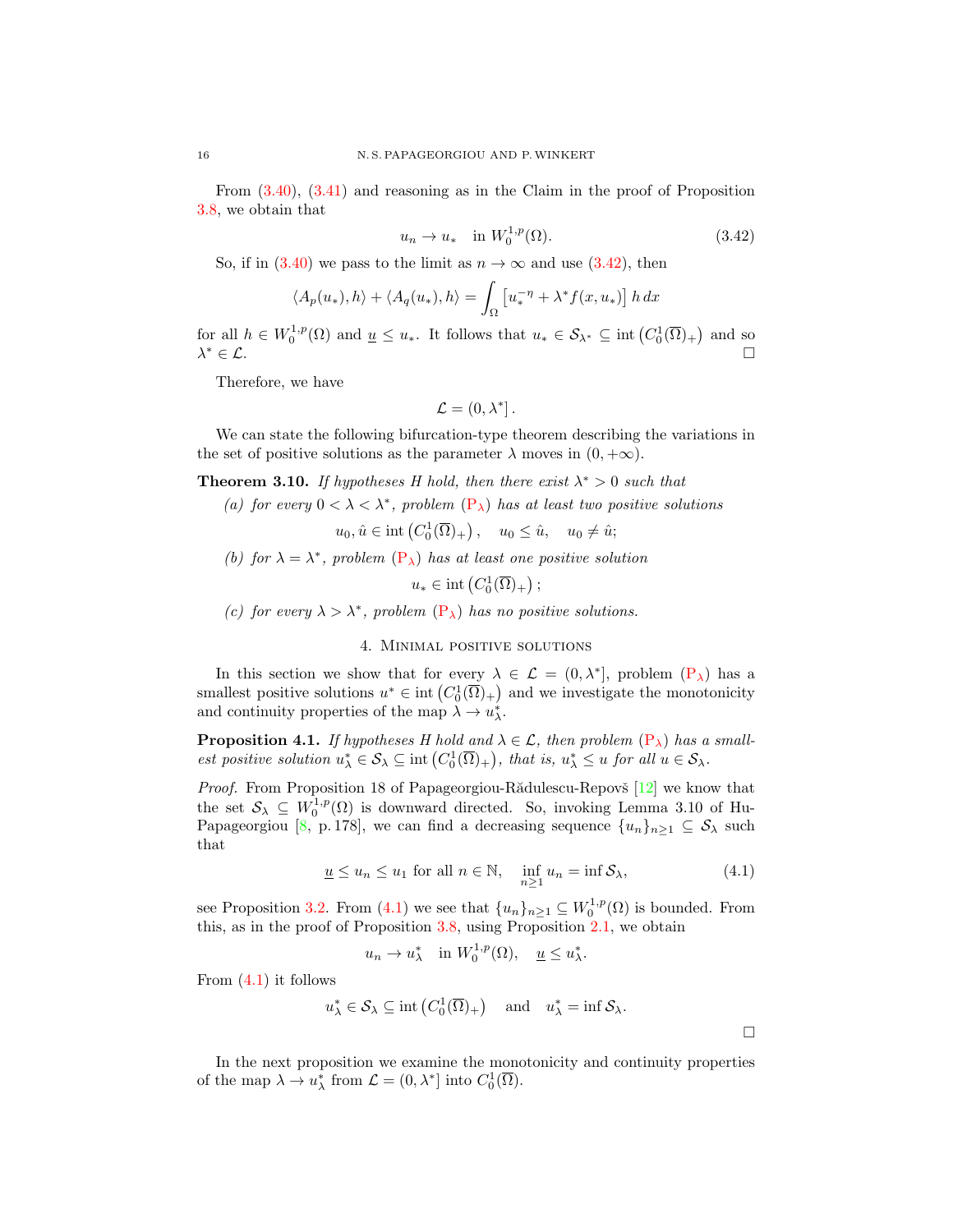**Proposition 4.2.** If hypotheses H hold, then the minimal solution map  $\lambda \to u_{\lambda}^*$ from  $\mathcal{L} = (0, \lambda^*]$  into  $C_0^1(\overline{\Omega})$  is

(a) strictly increasing in the sense that

$$
0 < \mu < \lambda \leq \lambda^* \quad implies \quad u_{\lambda}^* - u_{\mu}^* \in \mathrm{int}\left(C_0^1(\overline{\Omega})_+\right);
$$

(b) left continuous.

*Proof.* (a) Let  $0 < \mu < \lambda \leq \lambda^*$ . According to Proposition [3.2](#page-7-4) we can find  $u_{\mu} \in$  $\mathcal{S}_{\mu} \subseteq \text{int}\left(C_0^1(\overline{\Omega})_+\right)$  such that  $u_{\lambda}^* - u_{\mu} \in \text{int}\left(C_0^1(\overline{\Omega})_+\right)$ . Since  $u_{\lambda}^* \leq u_{\mu}$  we obtain the desired conclusion.

(b) Suppose that  $\lambda_n \to \lambda^- \leq \lambda^*$ . Then  $\{u_n^*\}_{n\geq 1} := \{u_{\lambda_n}^*\}_{n\geq 1} \subseteq \text{int}\left(C_0^1(\overline{\Omega})_+\right)$  is increasing and

$$
\underline{u} \le u_n^* \le u_{\lambda^*}^* \quad \text{for all } n \in \mathbb{N}.\tag{4.2}
$$

From  $(4.2)$  and the nonlinear regularity theory of Lieberman [\[10\]](#page-17-8) we have that  ${u_n^*}_{n \geq 1} \subseteq C_0^1(\overline{\Omega})$  is relatively compact and so

<span id="page-16-7"></span>
$$
u_n^* \to \tilde{u}_\lambda^* \quad \text{in } C_0^1(\overline{\Omega}). \tag{4.3}
$$

If  $\tilde{u}^*_{\lambda} \neq u^*_{\lambda}$ , then we can find  $z_0 \in \Omega$  such that

<span id="page-16-8"></span>
$$
u_{\lambda}^*(z_0) < \tilde{u}_{\lambda}^*(z_0).
$$

From [\(4.3\)](#page-16-8) we then derive

$$
u_{\lambda}^*(z_0) < u_n^*(z_0) \quad \text{for all } n \ge n_0,
$$

which contradicts (a). So,  $\tilde{u}^*_{\lambda} = u^*_{\lambda}$  and we conclude the left continuity of  $\lambda \to$  $u_\lambda^*$ .

Summarizing our findings in this section, we can state the following theorem.

**Theorem 4.3.** If hypotheses H hold and  $\lambda \in \mathcal{L} = (0, \lambda^*)$ , then problem  $(P_{\lambda})$  $(P_{\lambda})$ admits a smallest positive solution  $u^*_{\lambda} \in \mathcal{S}_{\lambda} \subseteq \text{int}(C_0^1(\overline{\Omega})_+)$  and the map  $\lambda \to u^*_{\lambda}$ from  $\mathcal{L} = (0, \lambda^*]$  into  $C_0^1(\overline{\Omega})$  is

(a) strictly increasing;

(b) left continuous.

#### **REFERENCES**

- <span id="page-16-1"></span>[1] A. Bahrouni, V. D. Rădulescu, D. Repovš, *Double phase transonic flow problems with variable* growth: nonlinear patterns and stationary waves, Nonlinearity 32 (2019), no. 7, 2481–2495.
- <span id="page-16-0"></span>[2] Y. Bai, D. Motreanu, S. Zeng, Continuity results for parametric nonlinear singular Dirichlet problems, Adv. Nonlinear Anal. 9 (2020), no. 1, 372–387.
- <span id="page-16-2"></span>[3] V. Benci, P. D'Avenia, D. Fortunato, L. Pisani, Solitons in several space dimensions: Derrick's problem and infinitely many solutions, Arch. Ration. Mech. Anal. 154 (2000), no. 4, 297–324.
- <span id="page-16-3"></span> $[4]$  L. Cherfils, Y. Il'yasov, On the stationary solutions of generalized reaction diffusion equations with  $p\&q$ -Laplacian, Commun. Pure Appl. Anal. 4 (2005), no. 1, 9–22.
- <span id="page-16-4"></span>[5] L. Gasiński, N. S. Papageorgiou, "Exercises in Analysis. Part 2: Nonlinear Analysis", Springer, Heidelberg, 2016.
- <span id="page-16-6"></span>[6] L. Gasiński, N. S. Papageorgiou, Multiple solutions for nonlinear coercive problems with a nonhomogeneous differential operator and a nonsmooth potential, Set-Valued Var. Anal. 20 (2012), no. 3, 417–443.
- <span id="page-16-5"></span>[7] J. Giacomoni, I. Schindler, P. Takáč, Sobolev versus Hölder local minimizers and existence of multiple solutions for a singular quasilinear equation, Ann. Sc. Norm. Super. Pisa Cl. Sci. (5) 6 (2007), no. 1, 117–158.